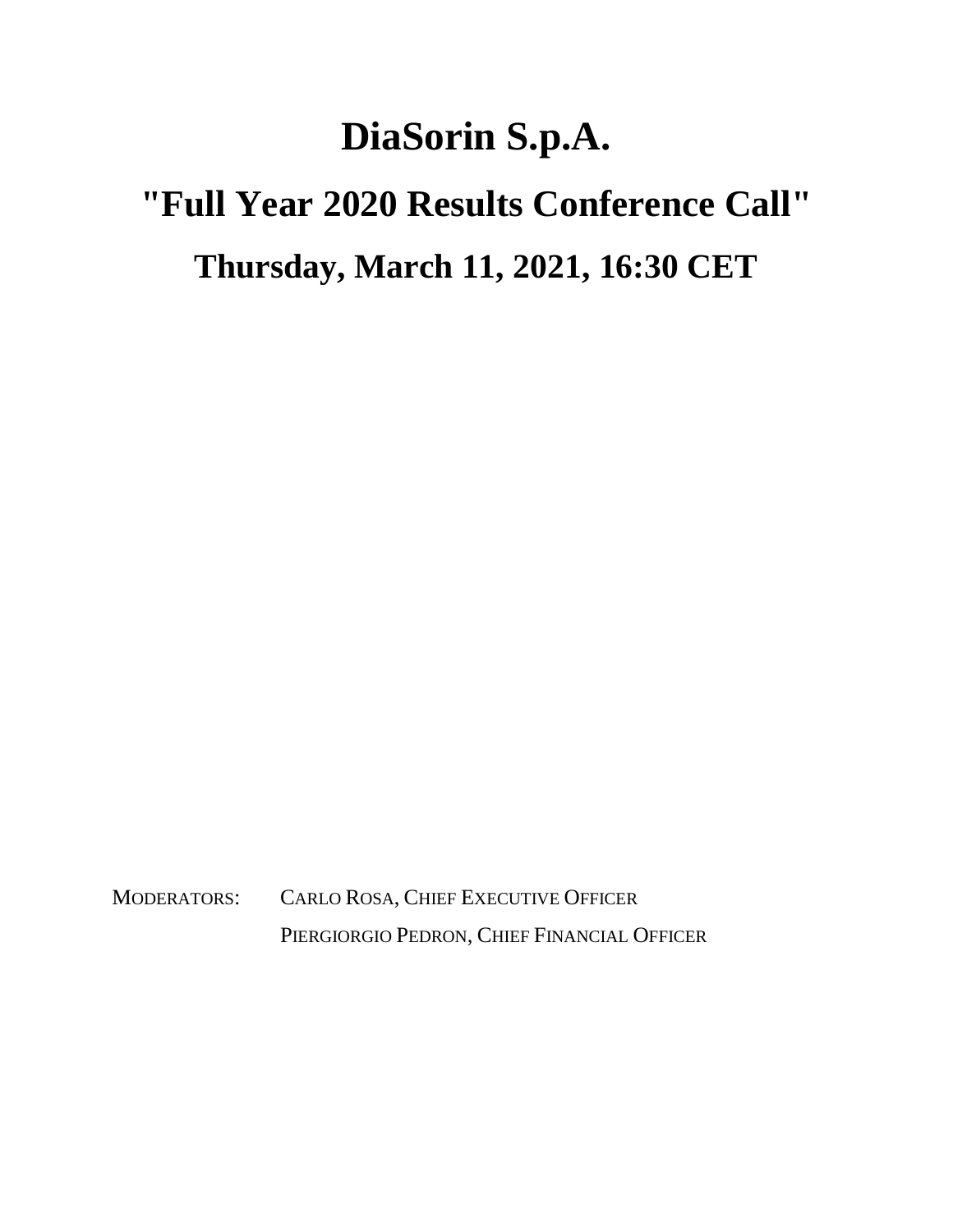OPERATOR: Good afternoon. This is the Chorus Call conference operator. Welcome and thank you for joining the DiaSorin Full Year 2020 Results Conference Call. As a reminder, all participants are in listen-only mode. After the presentation, there will be an opportunity to ask questions. Should anyone need assistance during the conference call, they may signal an operator by pressing "\*" and "0" on their telephone.

> At this time, I would like to turn the conference over to Mr. Carlo Rosa, CEO of DiaSorin. Please go ahead, sir.

CARLO ROSA: Thank you, operator, and good afternoon to everybody, and welcome to the year-end result conference call for DiaSorin. I would like to make an initial statement. This has to do with some rumors that have been reported about the company. And so, it is very clear, as you know, that in line with our strategy, we routinely explore transaction opportunities with strategic partners, and this is, you know, is done to create long term value for our shareholders. So I will not comment on any rumors about potential M&A transaction until such disclosure is appropriate or required.

> Now, let's move to the discussion about results, and how we see the business progressing 2021. I would like to focus on Quarter 4. Quarter 4 is important, because it projects company results into 2021. And I'm going to comment results, as you know, as usual at constant exchange rate to avoid any misunderstanding due to the exchange rate that, you know, has been impacting company results significantly in 2020, because of the…mainly the dollar fluctuation.

> So in Q4, the first news that we need to discuss is that the ex**-**COVID business is flat, in spite of the second pandemic wave that hit North America and Europe and this is a good news, this means that, the routine business that suffered significantly during the first wave now did not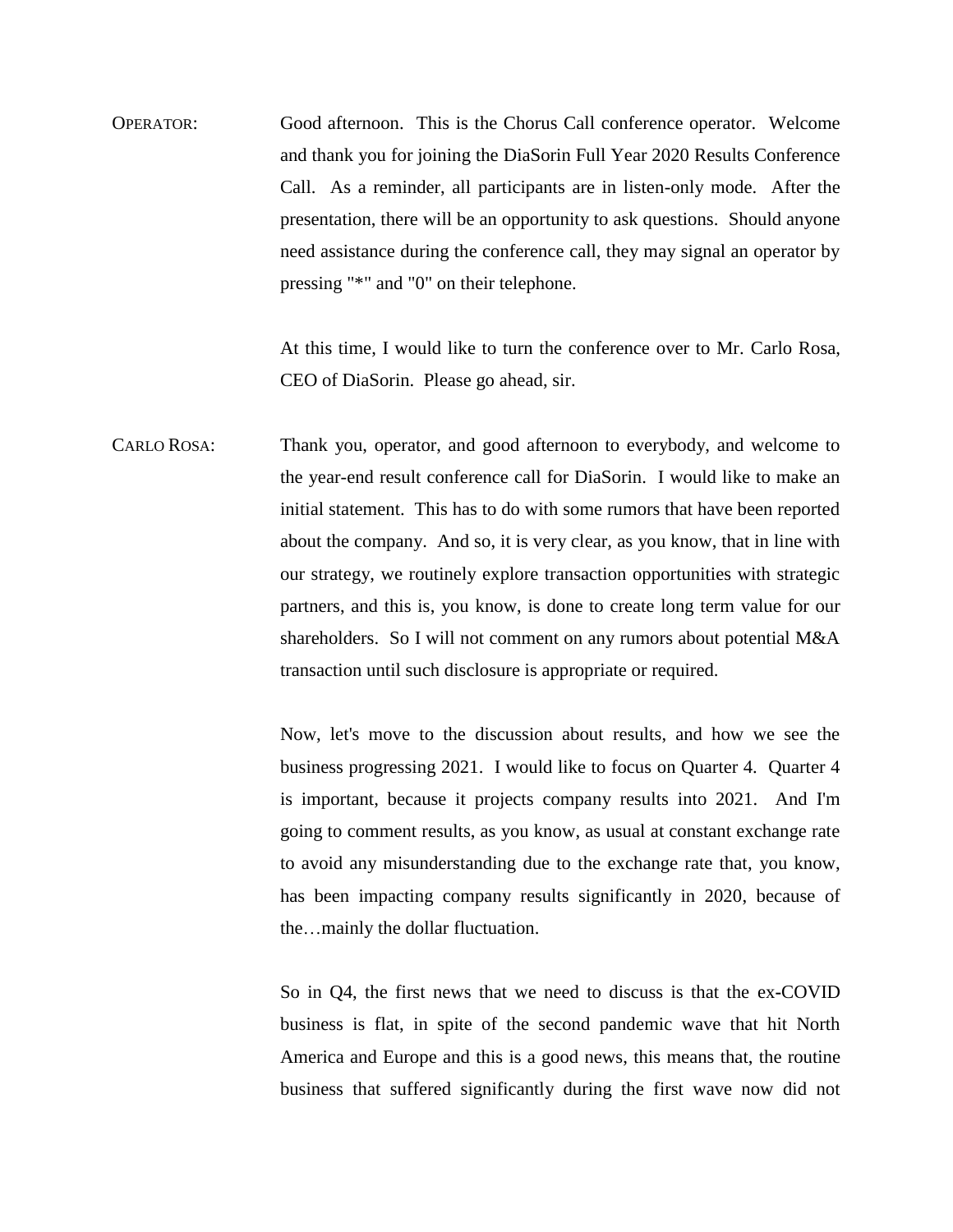really suffer in the second wave. So hospitals and patients especially, have learned how to manage their routine testing in spite of the COVID situation.

Now, if we look at the COVID business, for us, Q4 was a record quarter. We had over  $\epsilon$ 100 million of revenues which is very significant. The majority of these revenues were related to our molecular COVID product, the rest was serology. And not only revenues were…record revenues in Q4, but also placements of systems. So if we look at the XL [ph], we have placed throughout the year more than 600 systems, and in Quarter 4, placement was 180. So again, good job, almost a third of the systems were installed in Q4. When it comes to the LIAISON MDX, so the LIAISON confirm similar picture 650 MDX placed in the year and 200 placed in Quarter 4. So the rate of placement is not stopping, and it continues to progress.

When you look at the different geographies, clearly, we see a strong growth in U.S. and Europe. This is the effect of base business stabilizing and additional COVID business. China still weak, but a significant improvement compared to previous quarters. So China, as you know, for us, as for many other companies did not represent a COVID opportunity because of the Chinese regulations and the fact that none of the foreign products for COVID have been approved by the China FDA.

So, let's look at…now that we understand the 2020 Q4, let's make some statements about 2021, and let's discuss COVID and how we see it. So…and let's start from molecular diagnostic. We continue to believe that the molecular testing remains gold standard. You know that today, 2 technologies are offered to the patients. One is molecular, the other one is antigen testing.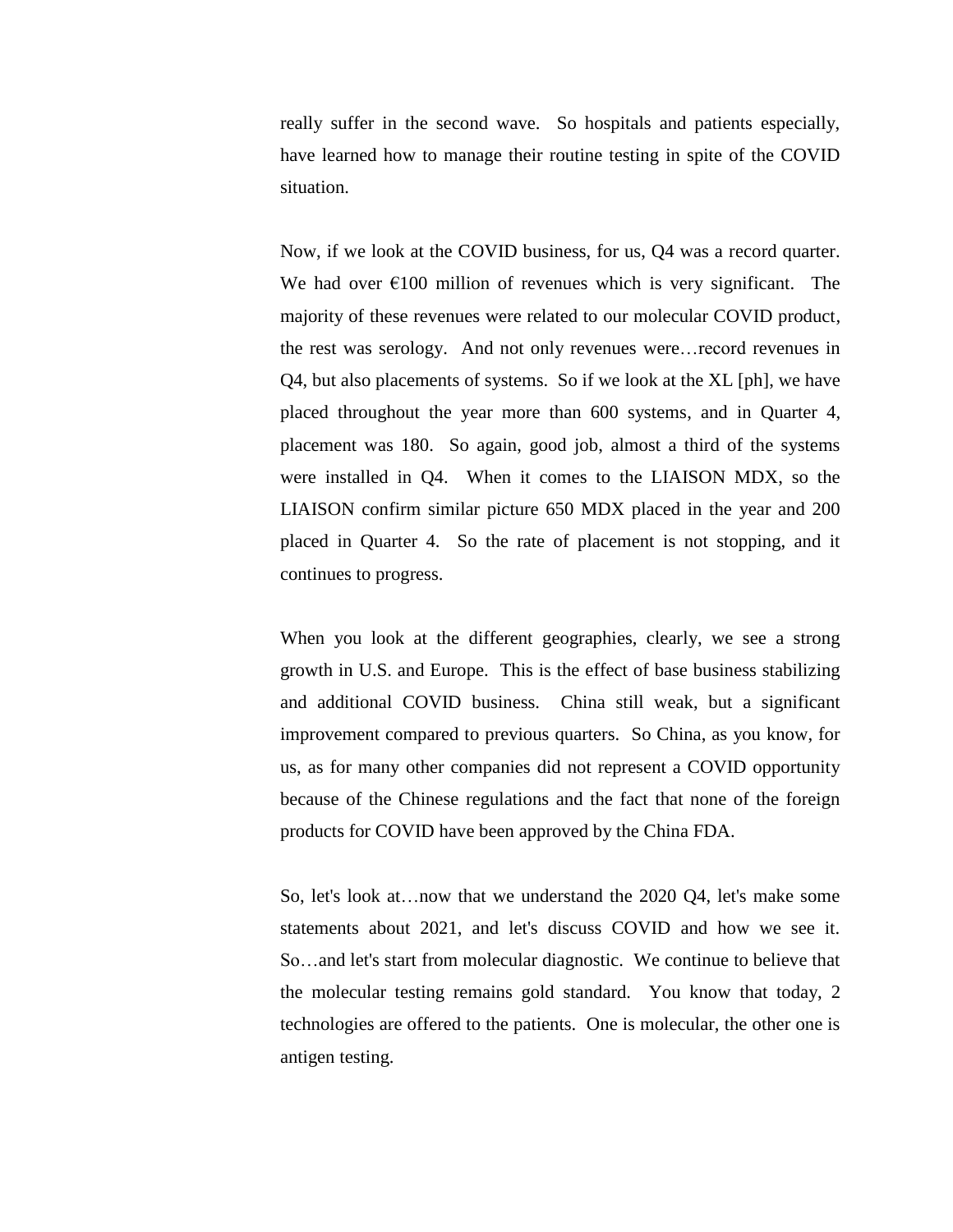And you see molecular, because of performance remaining as the gold standard technology inside the labs, and inside hospital labs, whereas the antigen opportunity picked up significant business outside the hospital, so in the centralized setting with point-of-care. I think it has been brought to everybody's attention recently, the fact that the point-of-care antigen testing volume has been softening significantly. I think one company recently reported 30%-40% decline in antigen testing.

If you remember how we did comment, technologies for COVID in the last few quarters, we always said that we believe that antigen would have been the first to decline, whereas we believe that there is more resilience on the molecular testing, and this is simply because of the fact that it remains within the hospital big preference technology.

So in Quarter 1, we see that our ability to shift roughly a million tests a month of molecular COVID tests remain as it was, we don't see a decline in volume, as far as, our molecular testing is concerned. Clearly, you saw from the guidance an indication; we don't know what to expect in the second half, there are lots of variables that may affect this. But for the time being, we keep seeing a strong revenue flow coming from molecular.

Now, let's talk about our…the second component of our COVID strategy, which is the antigen test. As you know, we have developed an antigen test that was launched in Q4, and that is for routine labs, so no point-of-care routine labs on the LIAISON XL platform. The product has been CE marked and has been submitted to the FDA for EUA approval. EUA approval has not come yet this is because the FDA is taking longer than before to approve these products. Today, they are really focused on pointof-care and OTC. We believe that we are close to receiving approval in the next few weeks, but we are still waiting, although we are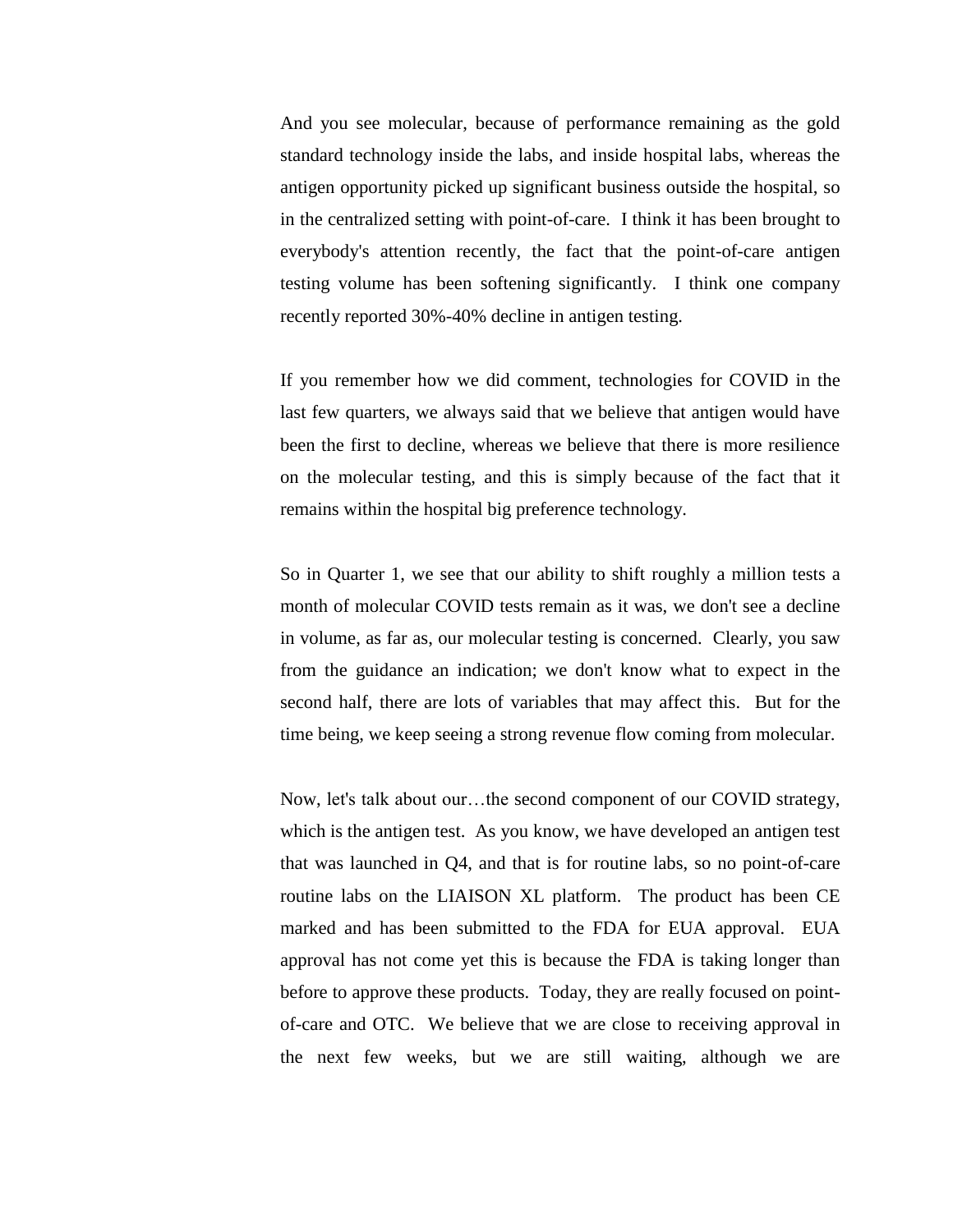commercializing in the U.S., the product and EUA according to the FDA policies.

What is the strategy for the product? It is very clear to us, that the success of this product is related to the ability of some of the large commercial labs to gain contracts from state, from 4 antigen testing for reopening. So we see that there is going to be an opportunity for consolidating antigen testing for not critical care into commercial labs.

You have seen that LabCorp a week ago or so they issued a press release where they said that they have a partnership with DiaSorin for the LIAISON antigen test which has been implemented in other labs. And we, together with LabCorp, we expect that LabCorp will get contracts from the reopening, and then we may benefit from volume coming in the U.S. with the antigen test.

In Europe, we have seen volumes increasing, although soft volumes and this is because in Germany, there has been a shift from the laboratory testing more into the point-of-care and OTC. And therefore, we've seen interesting volumes and interesting business develop across Europe, but less than what we originally projected, although it is getting traction in Europe.

We don't have the registration of this product still in some of the emerging countries, where we believe this is going to be substitution in those countries where molecular is too expensive, substitution of a molecular testing, and we expect that they're going to receive some of these approvals in Q1-Q2.

Now, let's talk about the third component of the strategy, which is the antibody testing. As you know, we did comment in the last calls that we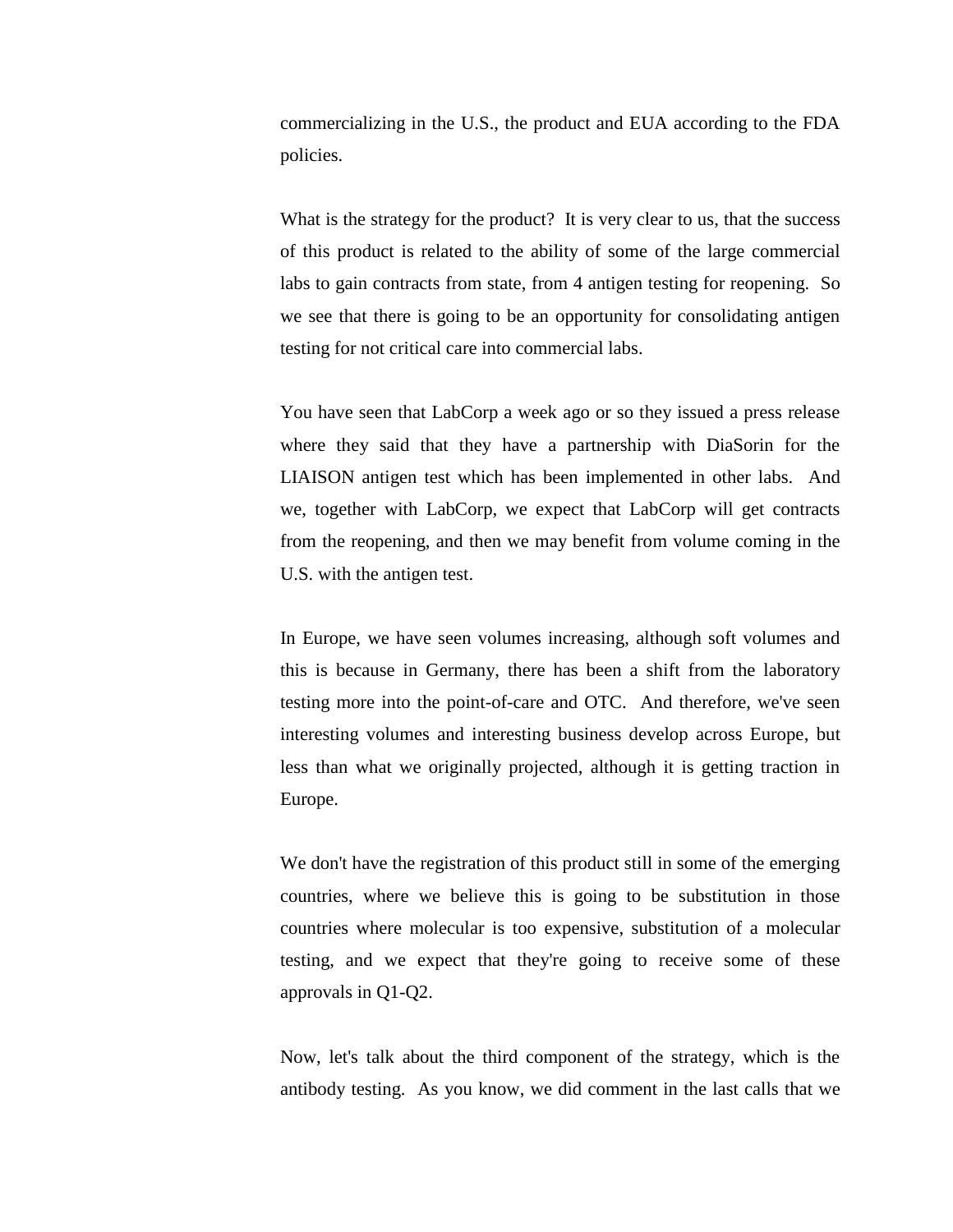believe this business…so antibody testing for COVID is going to be the one that will stay with us and with the industry for many years. And this is because people are getting vaccinated, and there is going to be a need to test individuals and see how long the vaccine is going to last? How long the protection is going to last? And in fact, we see this happening; we see a strong demand for our antibody testing.

We see double-digit growth, and we have recently launched our new generation of serology, IgG assay, which has been developed on purpose to pick-up response after vaccination and as for immuno status monitoring of patients after vaccination. In fact, this is the only product on the market that is used in the full length trimeric spike protein of the virus, which is the same protein that is used by the different vaccines, RNA vaccine or the DNA vaccine, and this vaccine actually elicit the production by the difference [indiscernible] that it is recognized by the immune system, and that develops an immune response. So we believe that we are online...in line with our expectation with antibody, and we are expecting the approval of the new product in the U.S. in the coming few weeks.

Now, I would like to talk about the other strategic products that we have. As you know, throughout 2020, sometimes without too much success, we've been trying to draw the attention of everybody to the fact that COVID is certainly strategic but then DiaSorin is not a COVID company. And therefore, we have announced throughout 2020 certain partnerships which are strategic; I remind all of you, the one with limit [ph]. And also, we were…we announced the fact that we were completing clinical studies of key products that would have been launched in 2021.

Specifically, Lyme has been...the product has been CE marked...and Lyme QuantiFERON…has been CE marked, and the product is being launched this week when the season starts. We have a lot of expectations about this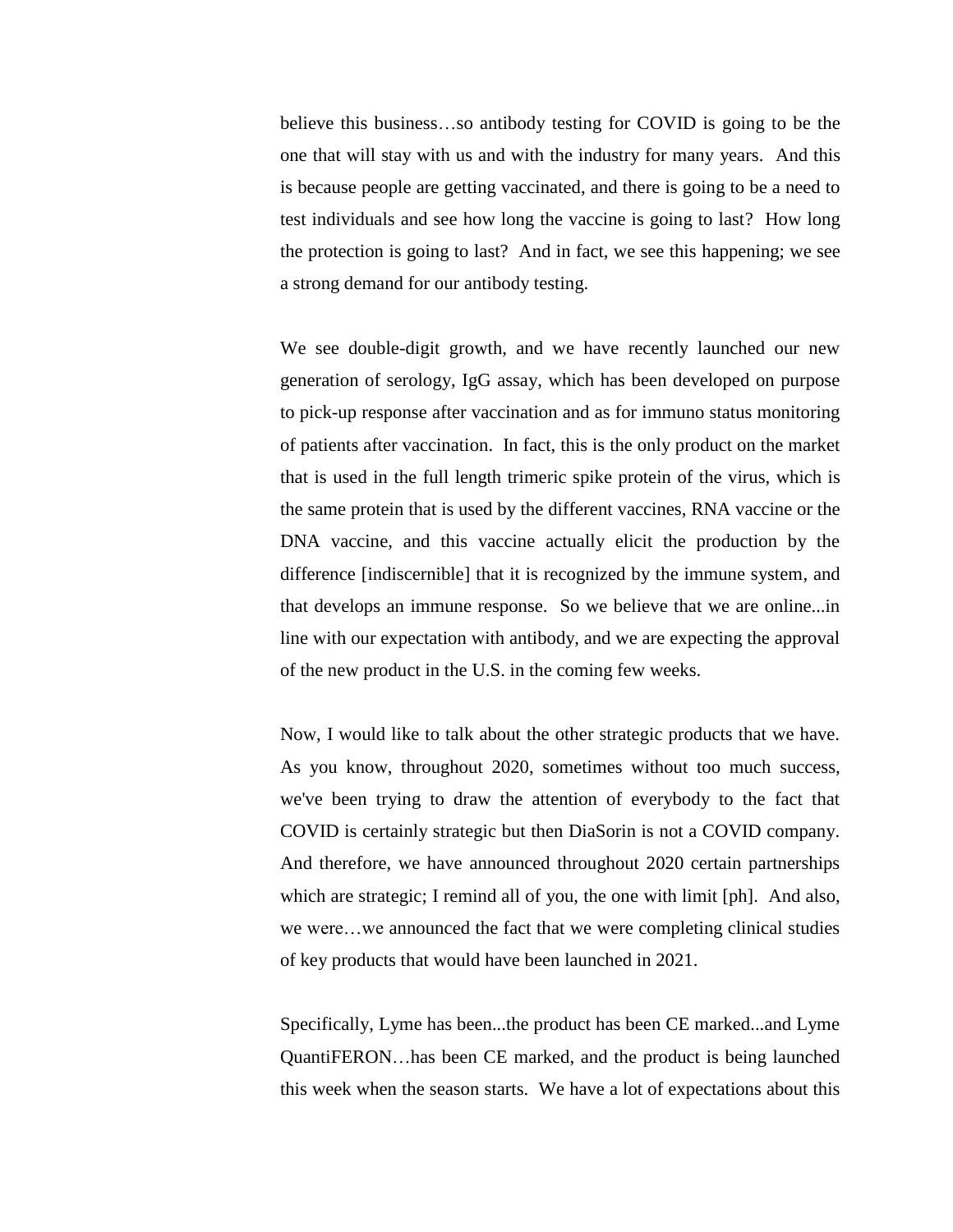product. Clearly, the product will require a specific reimbursement to be issued in certain countries like Germany, for example, that is a big market for Lyme. We are working with our partner, QIAGEN, to expedite some of this work in order to sustain their reimbursement [ph] and marketing efforts, in order to let the product known to the physician is in place.

So we are confident that Lyme, as discussed, long term strategic plan will become one of the key products of our T cell strategy that we developed with our partner QIAGEN, and will go in parallel with...the tuberculosis product to create franchise around T cell. I remind all of you that we believe with QIAGEN since the beginning that TB has been a success, but there is a need to expand around TB, the concept of T cell testing, and this is the commitment the 2 parties have discussed many times in the last quarters.

Now, the second one is the TB. As you know, tuberculosis was approved in the U.S. at the end of '19. 2020 has been an interesting year, we are notwithstanding pandemic. We were able to close good business in the U.S. together with QIAGEN going after the send-out business. Today, there are millions of tests that are sent-out from the periphery from hospitals to the core lab and our strategic intent was to actually provide these customers with the opportunity of bringing the test in the lab, which happened with success.

In 2021, we will see a conversion of certain key customers to the LIAISON technology. The conversion has been managed with the support of QIAGEN, and it was done, because we believe that it's very interesting for the 2 partners to continue to provide customers a big opportunity to use this technology versus all their technologies or other technologies in the market, which clearly are not so favorable in terms of throughput.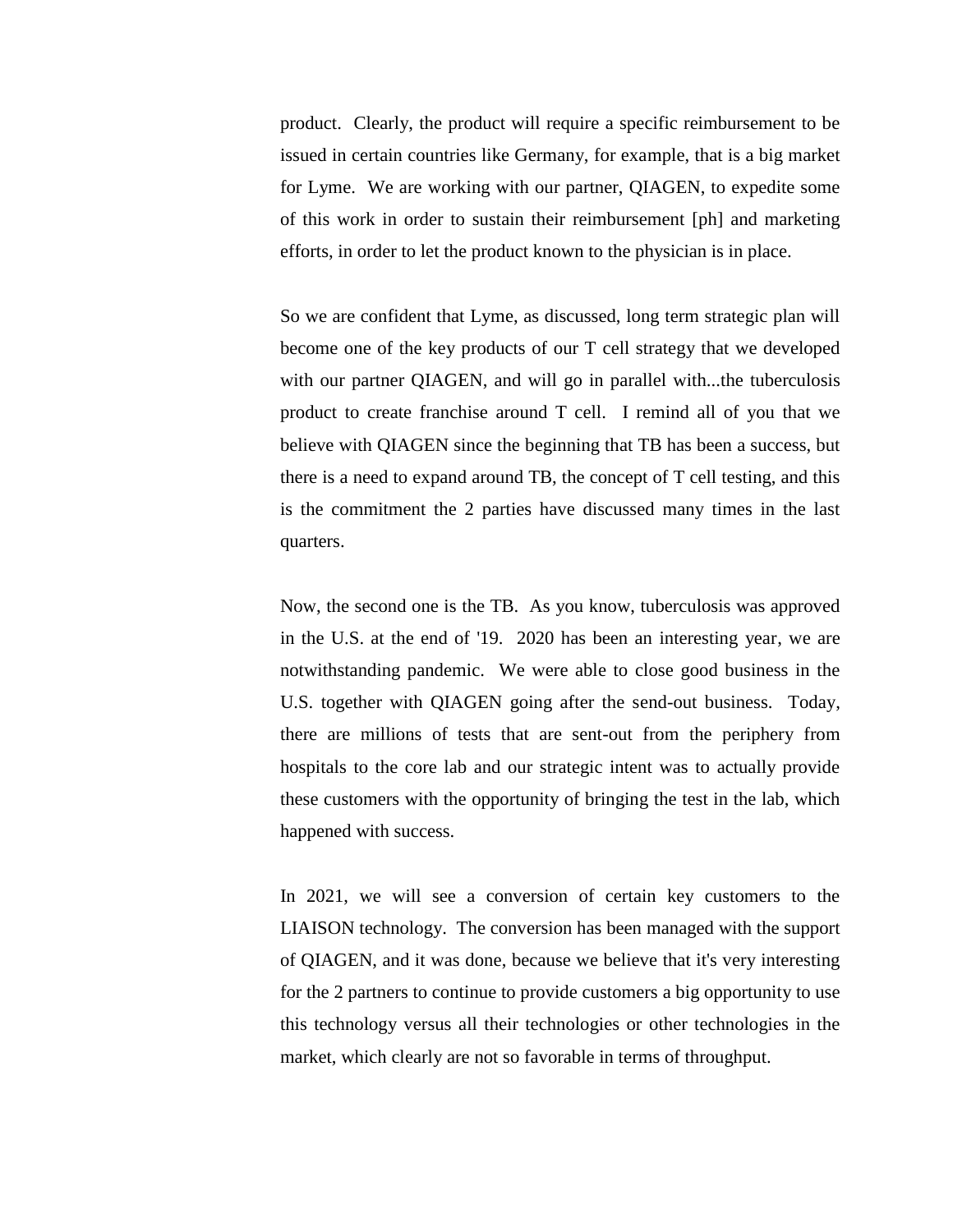The third element that I would like to comment on is hepatitis and HIV. As you know, the full line of hepatitis HIV was approved by the FDA by December, and we are now in the U.S. in full launch of this product line. There are a handful of companies in the U.S. that are able to provide these products on a fully automated platform, and we believe this is going to be key and strategic for DiaSorin, because we will be able now to serve all the installed-base of excess…XL...sorry, of LIAISON XL that we installed in 2020, because of COVID in the U.S. now with this product line.

So we believe there is going to be an accelerated pickup of these products by customers. Not to mention and not to forget the fact that in the U.S., we work with...Beckman is our partner for HIV and hepatitis, and they also will pursue a campaign to go after the large accounts with an automation that now Beckman has, and we'll be able also to implement the use of the LIAISON XL together with Beckman instrument.

So 2021, let me just summarize, and then I'm going to leave the podium to Mr. Pedron. 2021 is going to be an interesting year where we will continue to pursue the opportunity for COVID. As I told you, we will see what is it going to be the second half for COVID. We really don't know because the second half testing opportunity is going to be a combination of…I believe, few elements.

The first one is the variant that, as we have seen now, is creating a third wave in certain European countries, still not in the U.S.

The second element is vaccination, how fast is vaccination going to performed in Europe. It looks like in the U.S. is ahead, Europe is delayed. And this does and will have an effect in terms of the adoption of diagnostic testing volumes.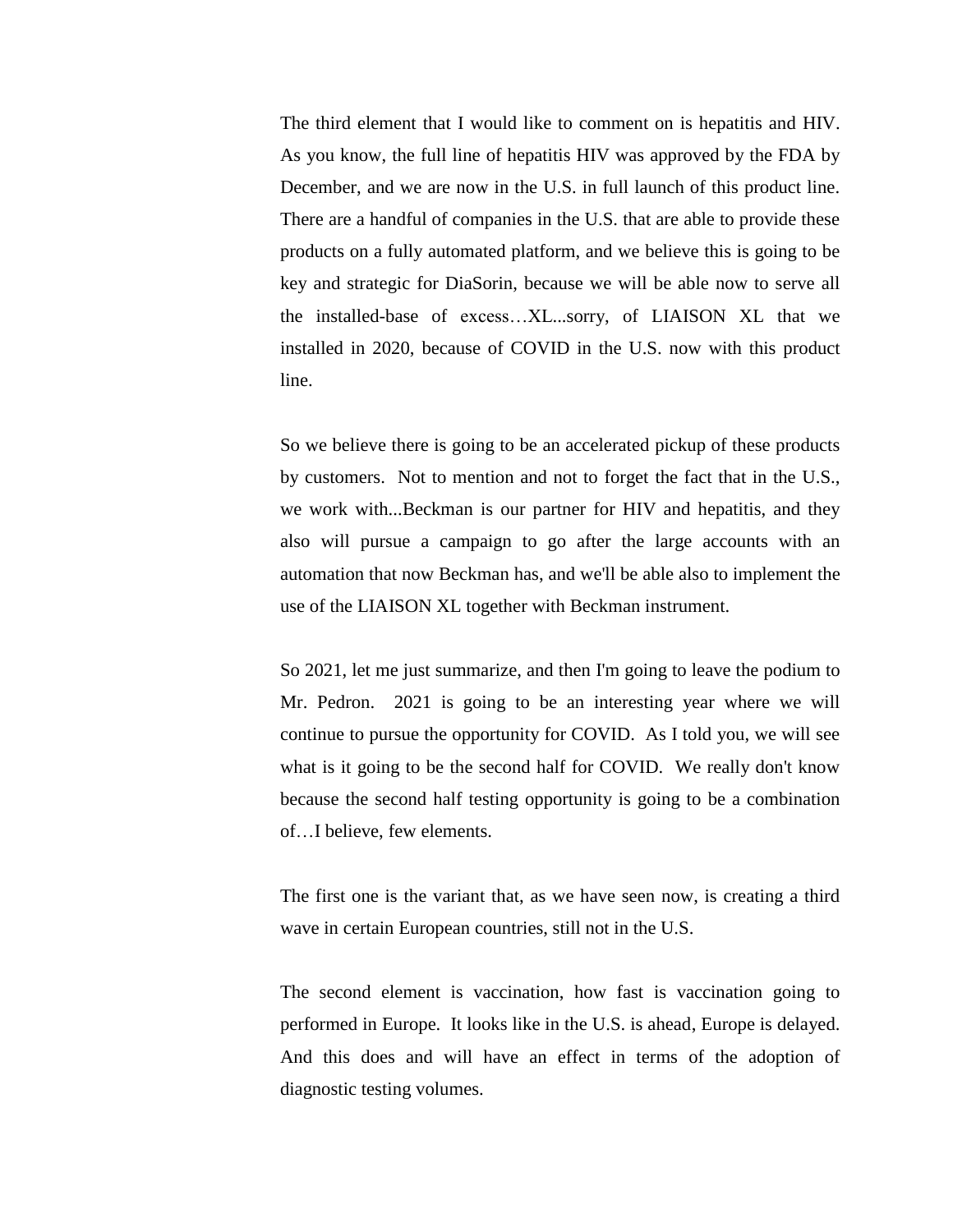And the third element is the next season of flu, where we believe that there is going to be a transition from COVID only product to a mini panel concept, where flu and COVID are going to become routine test during flu season to monitor respiratory diseases.

So now, I'm going to leave the podium to Mr. Pedron, who is going to take you through the numbers. Thank you.

PIERGIORGIO PEDRON:Thank you, Carlo, and good afternoon, good morning, everybody. In the next few minutes, as usual, I'm going to walk you through the financial performance of DiaSorin 2020, and I will also make some comments on the contribution of the fourth quarter. As usual, I'd like to start with what I believe are the main highlights of the period.

> So we closed the year with an increase in revenues at constant exchange rate of 27%, some 2 percentage points above the full year guidance, which was calling for an increase of 25% CER. Q4 '20 confirms that the end of the previous quarters, a steady recovery in the ex-COVID business, minus 3% year-on-year at constant exchange rate and the strong contribution of the COVID franchise, mainly driven by PCR testing. Carlo already went through all of these elements.

> As expected and anticipated during the last quarter calls, Q4 gross margin ratio at 67.6% of revenues is below what we saw in the previous quarters mainly because of higher COVID molecular sales, which enjoy slightly lower margins. 2020 full year gross margin at 68.4% is for the very same reason, slightly lower than 2019, which closed at 69.2%.

> 2020 full year EBITDA at  $\epsilon$ 385 million or 43.7% of sales is slightly better than the guidance. The increase towards 2019 at constant exchange rate is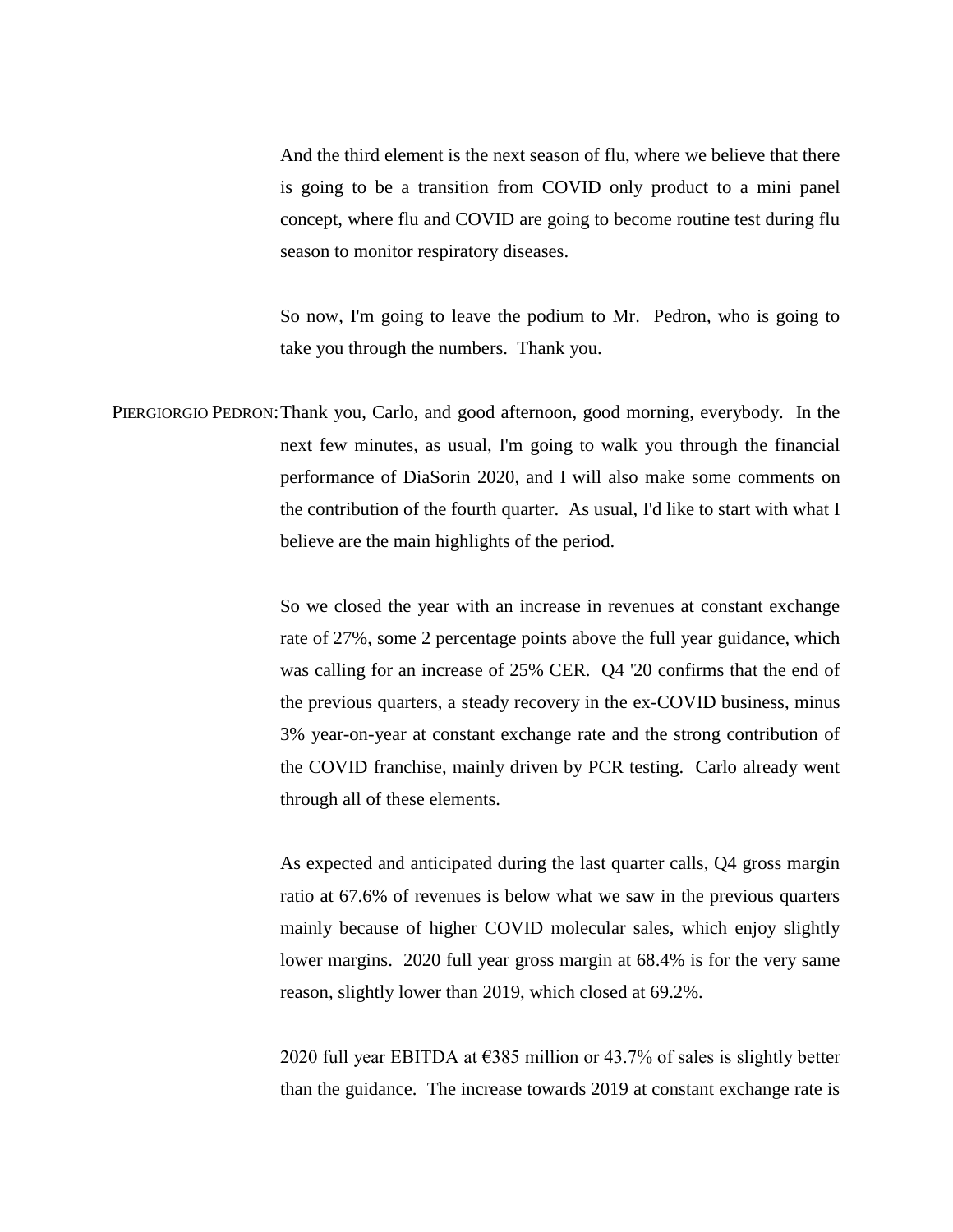42%. Q4 '20 EBITDA closed at  $\epsilon$ 128 million or 47% of revenues. Let me please remind you that during Q4 '19, we booked some one-off restructuring costs, which makes the year-on-year comparison at plus 94% CER, even more favorable.

We keep maintaining our ability to generate a very, very healthy free cash flow  $\epsilon$ 232 million in the year, vis-à-vis  $\epsilon$ 118 million in 2020. The net financial position is positive for  $\epsilon$ 305 million with no debt and  $\epsilon$ 340 million positive cash position. The difference is always between the 2 is driven by the right-of-use introduced by IFRS 16. Finally, the Board of Directors approved to propose the distribution of an ordinary dividend of €55 million, equal to  $€1$  per outstanding share.

Now, if we move through the main items of the P&L, 2020 revenue at  $€881$  million, grew by 25% to  $€175$  million compared to 2017. COVID revenues contributed for €266 million, 75% of which were PCR driven. Quarter 4 revenues at  $E271$  million grew by 50% compared to Q4 '19, 55% CER.  $\epsilon$ 100 million of revenues were COVID related, whereas the ex-COVID business at  $E170$  million confirm the recovery we have discussed about.

As expected, the appreciation of the euro against almost all the currencies in which we do business has caused some material FX headwind in the second part of 2020, therefore, closing the year with a negative effect of more or less  $\epsilon$ 15 million.

The gross margin at  $\epsilon$ 603 million grew by 23% compared to last year, closing 2020 with a ratio of revenues of 68.4%, 80 basis points below 2019. The decrease in the ratio of revenues is mainly driven by different product mix, lower CLIA sales and higher molecular sales, which we said enjoyed slightly lesser margins. The increase of the molecular franchise,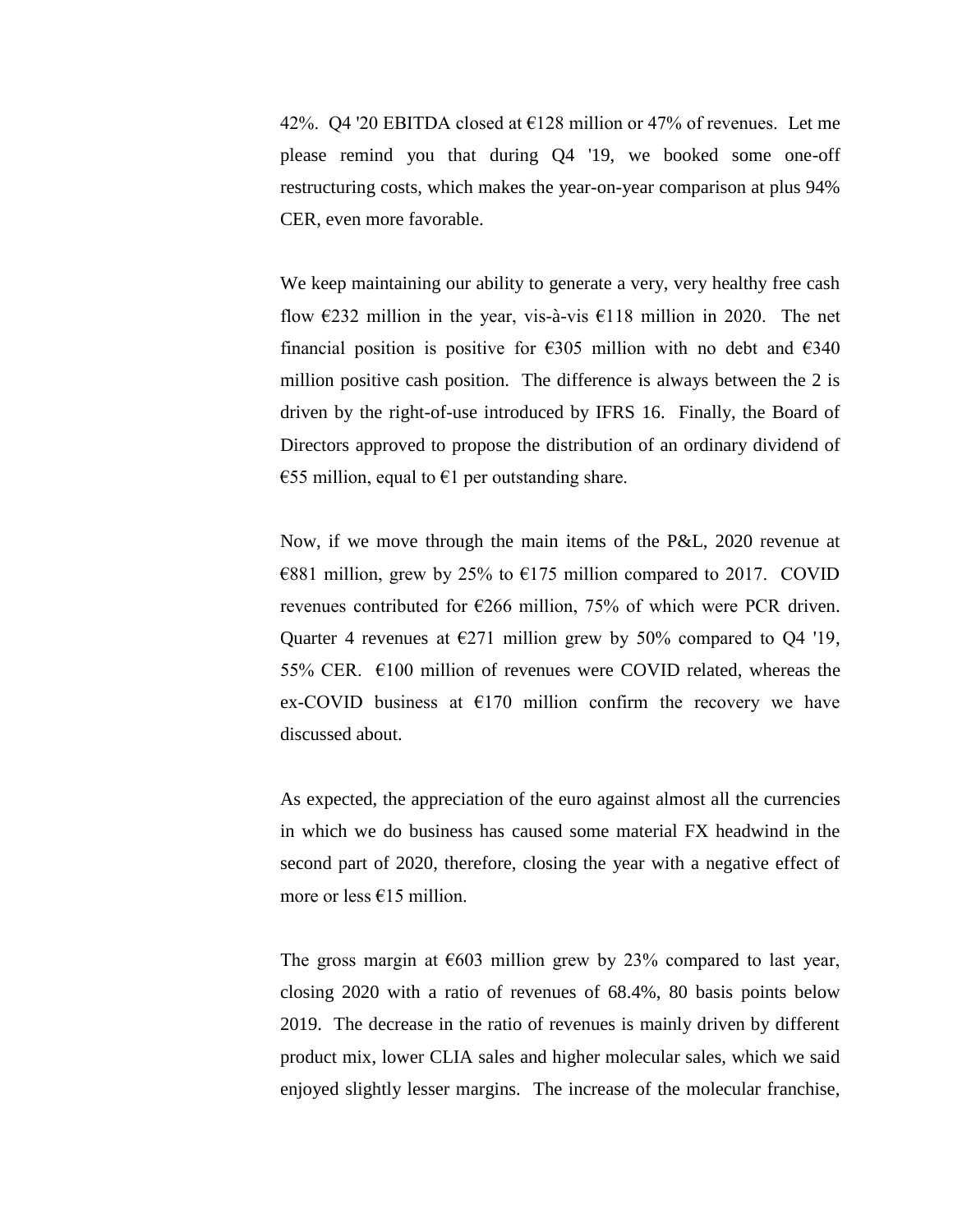29% of total 2020 sales, as discussed, has been mainly driven by COVID tests.

2020 operating expenses at  $\epsilon$ 267 million or 30% of revenues have increased by 2.6% or  $\epsilon$ 7 million compared to last year. The OPEX ratio of revenues is 30% vis-à-vis 37% of 2019. This variance is the result of 2 effects of opposite sign. On one side, especially in Q2 and Q3, we have had a slowdown of activities and the consequent reduction in costs caused by the widespread lockdown measures that interested all the geographies in which we do business. On the other side, we have sustained an increasing costs mainly driven by the investment we made in the U.S., at the beginning of the year and the commercial team aimed at supporting our hospital strategy.

2020 other operating expenses is at  $E12$  million higher than 2019 by  $E1$ million or 11%. As discussed during Q1 call, the biggest driver of this variance is an un-forecasted loss we suffered in South Africa. 2020 EBIT, because of what just described [ph], closed the year at  $\epsilon$ 324 million with an increase compared to 2019 of  $\epsilon$ 106 million or 49%. The EBIT ratio over revenues is at 37% vis-à-vis 31% of 2019. Q4 at €111 million, increased by 112% or  $\epsilon$ 59 million compared to 2019.

2020 tax rate at 22.7% is higher than 2019, which closed at 19%, because of the booking in the last quarter of the previous year of the deferred tax assets related to the intangibles, which we moved to Italy in connection with the shutdown of the Irish manufacturing site. Net of this positive one-off, 2019 tax rate would have been substantially in line with 2020. 2020 net result is  $\epsilon$ 248 million or 28% of revenues compared to  $\epsilon$ 176 million of the previous year, therefore, recording an increase of  $\epsilon$ 73 million or 41%.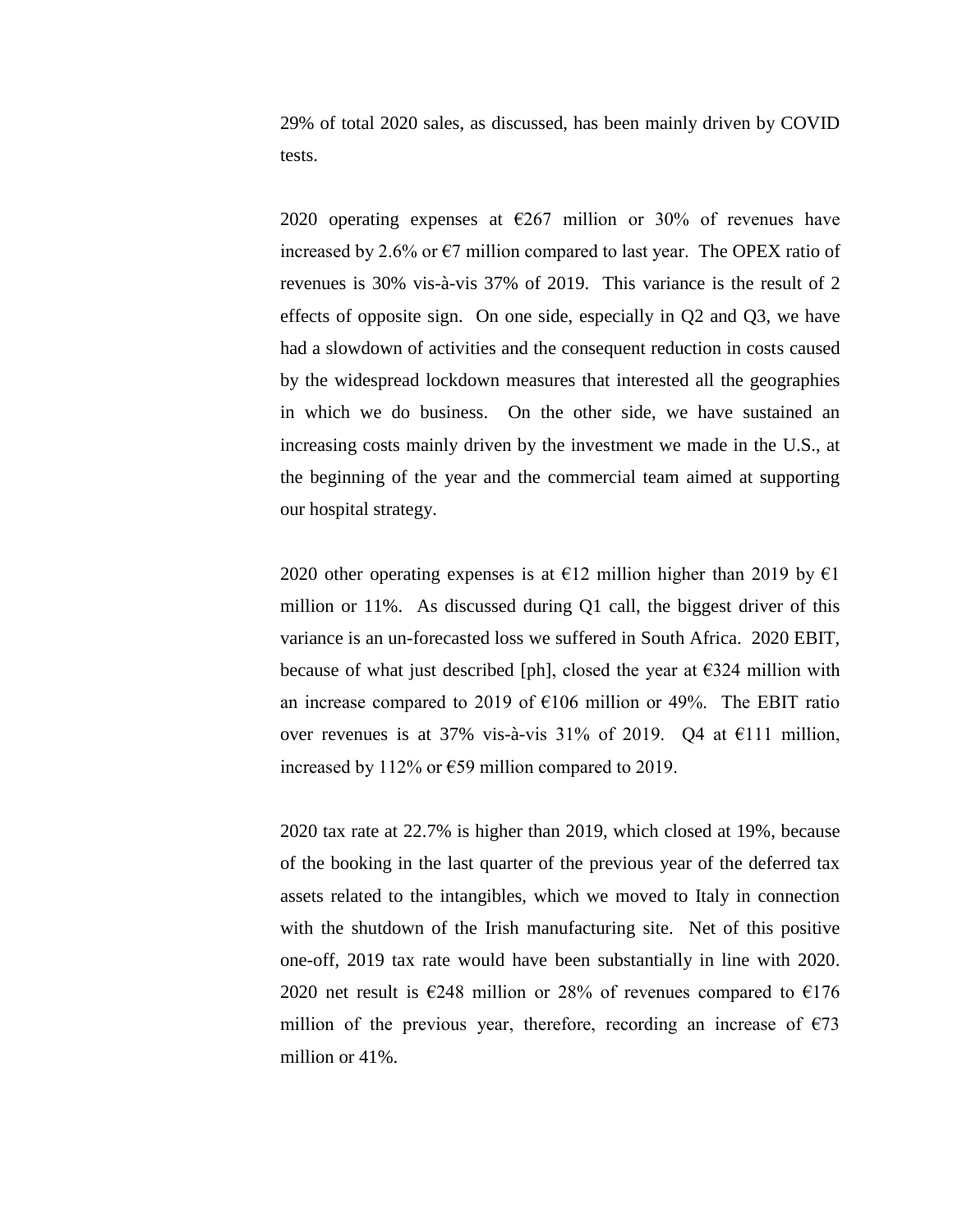Lastly, 2020 EBITDA at  $\epsilon$ 385 million is better than last year by almost  $€110$  million. The EBITDA ratio on revenues is 44% vis-à-vis 39% of 2019, Q4 closed at  $E128$  million or 47% of revenues. The substantial margin improvement toward last year, both in the full year, but even more so in the quarter, is driven by the operating leverage resulting from the increase in revenues, amplified by a muted increase in operating expenses, which in Q4 accounted only for 26% of sales.

Let me now, please…to the net financial position and the free cash flow. We closed the period with a positive net financial position of  $\epsilon$ 305 million and  $\epsilon$ 340 million of cash. During the year, the group generated  $\epsilon$ 232 million free cash flow vis-à-vis  $\epsilon$ 180 million in 2019. The year-to-date free cash flow has been affected by an increase in working capital mainly driven by higher accounts receivable and higher inventory to sustain the COVID testing volume.

Higher CAPEX, driven by the acquisition of the PPP [ph] license, and higher installments of our platforms, and all of this partially offset by lower tax cash-out, mainly coming from a positive phasing of the…on a positive phasing of tax cash-out and the one-off  $\epsilon$ 60 million exit tax we paid in 2019, when we closed our Irish manufacturing site.

Lastly, let me please move to 2021 guidance. As usual, at previous year constant exchange rate, we expect for the first half of 2021, total revenue to increase at rate of around 40% and an EBITDA margin at around 45%. Please consider that because of the impossibility of forecasting the speed of the rollout of the SARS-CoV-2 vaccination program, the unknown effect of the potential mutation of the virus and the possible development of new treatment, we are not in a position to provide the full year guidance. We will review our projection as time goes by and provide a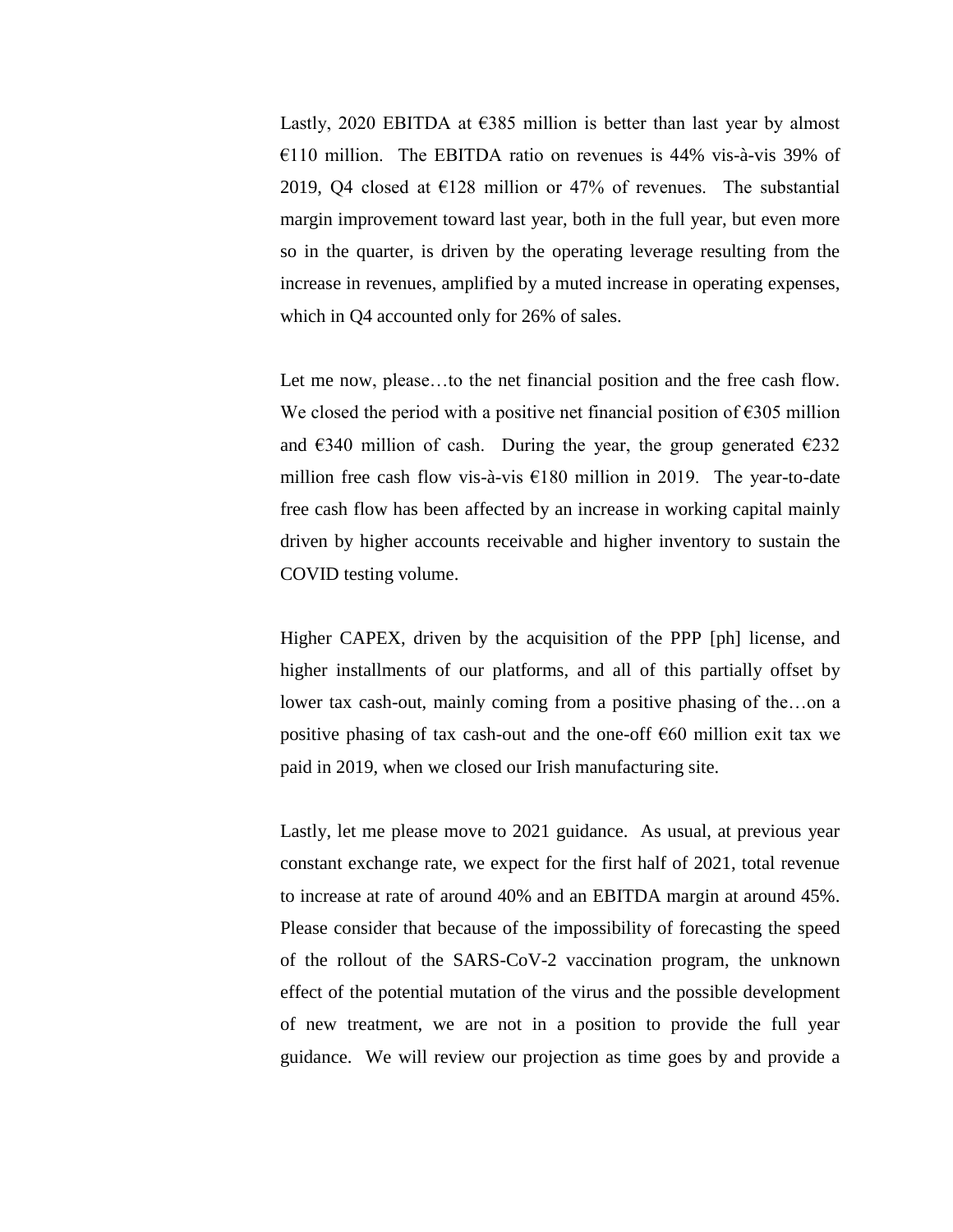full 2021 guidance in case and when we will have a better visibility on the evolution of the business in the remainder of the year.

Before concluding, please let me remember you that the [indiscernible] financials are high disposed to the U.S. dollar and even more so now that the United States represents 40% of our group sales. And therefore, remember, as a rule of thumb that for every \$0.01 movement of the dollar against the euro, DiaSorin revenue moves by about  $\epsilon$ 3.54 million on a yearly basis.

Now, let me please turn the line to the operator to open the Q&A session. Thank you.

Q&A

OPERATOR: Thank you. This is the Chorus Call conference operator. We will now begin the question and answer session. Anyone who wishes to ask a question may press "\*" and "1" on their touchtone telephone, to remove yourself from the question queue, please press "\*" and "2." Please pick up the receiver when asking questions. Anyone who has a question may press "\*" and "1" at this time.

> The first question is from Catherine Tennyson with Bank of America. Please go ahead.

CATHERINE TENNYSON: Hi, thank you for taking my questions. I have 3, if I may. My first one, Carlo, as you've mentioned earlier, some diagnostic players in the U.S., have been talking about a substantial drop-off in antigen testing volumes. Can you just give us a little bit more color on the molecular demand that you've seen in particular in January and the February exit rate this year? And I recall, in Q3, there was an ambition to reach the…a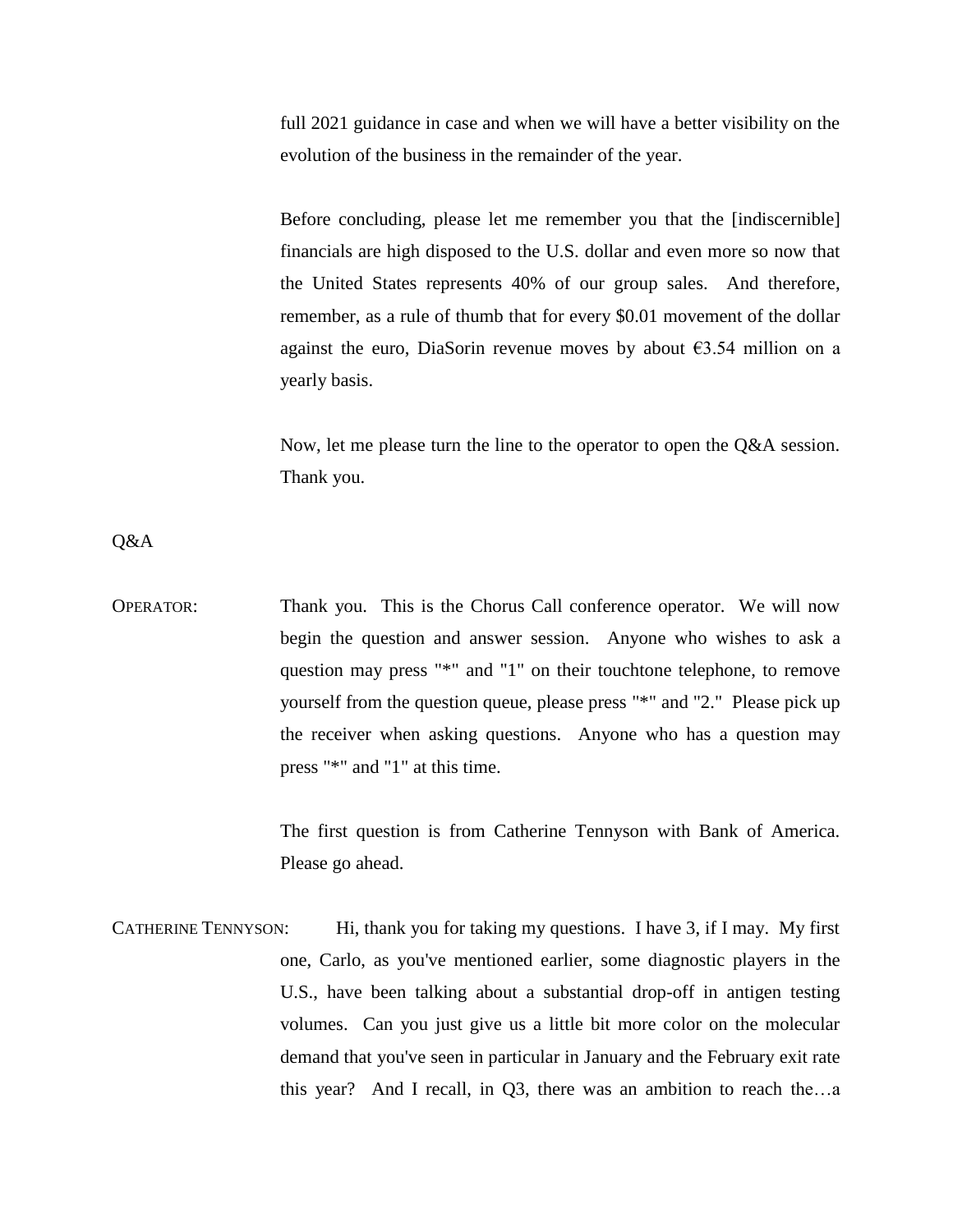million molecular tests the month mark by the end of the year with the potential of expanding that to 1.2 by the end of this quarter. So given you have visibility on H1 now, given the guide. What levels of capacity are you baking into that number? And then just finally, what level of base business recovery is baked into that, too? Thank you.

CARLO ROSA: Yes. As far as, volume, I believe, I made a comment during my speech, which I'm happy to repeat. I believe that, as far as, we are concerned and the visibility that we have today, the molecular volume is stabilized. So it's stable, we don't see a decline as antigen testing companies have been discussing about the antigen test. So today, as we have discussed in the last call, we got to the 1 million, give or take per month volume of distributed products worldwide, of which, I would say is almost 60% is North America, 40% is the rest of the world. And we have a capacity of roughly 1.2 million tests. And so, we are working at 19% capacity, give or take.

> And we believe that in the first half, we should be able to continue to sell roughly 1 million tests of molecular. We have no visibility whatsoever on the second half. And this is why we are not commenting year-end, if not by a concept, to me, is very clear. That comment will become part of differential diagnosis for respiratory diseases. So it's going to be relevant in the next flu season, notwithstanding the fact that vaccination is going to be, hopefully widely available. Differential diagnosis between COVID and flu is going to be implemented. Therefore, we believe that the business…the COVID-only testing is going to be switched to COVID plus flu.

> Let me remind you something very interesting that we notice, as everybody knows, in 2020 as a result of all the measures that have been adopted by…in terms of behavior, masks and so forth…fundamentally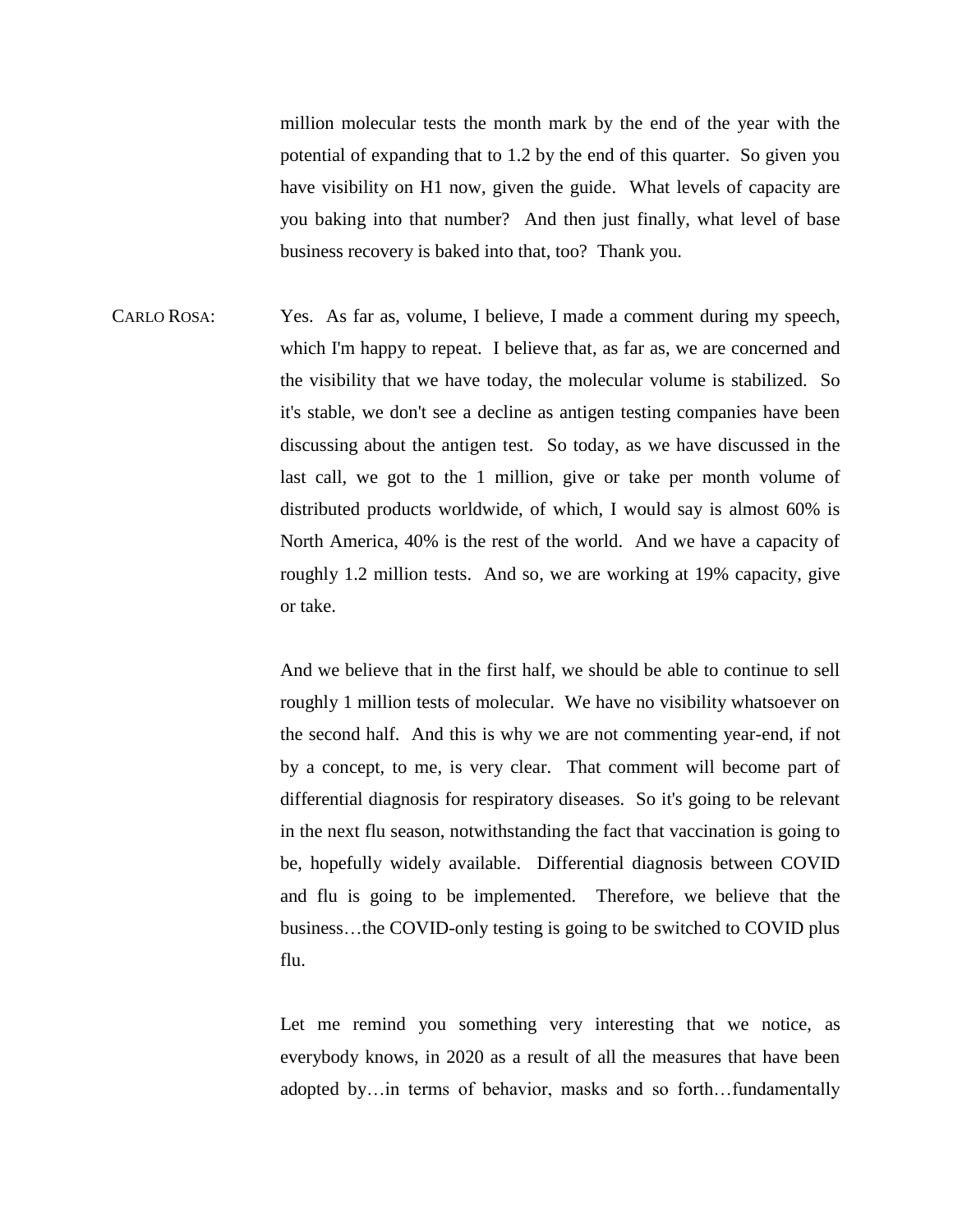disappeared, so there was nothing [ph]. And even in our projections or manufacturing where we had volume that was dedicated to flu, eventually; we converted that volume to COVID, because flu simply was not there. We believe that, in 2021, we expect that in the respiratory flu season, availability of vaccine and the fact that certain measures will be certain restrictions are not going to be there, you're going to still…you're going to see more flu in this season.

When it comes to the antigen, what has been disclosed by certain companies, I said, already in 2020, that my expectation was that antigen will be the first one to go. And this is because, eventually, we all understand that antigen testing has pros and cons. The pros is that can be decentralized much faster than diagnostics. The con is certainly that we…the con is certainly that there is since…the TBP [ph] issue with the technology and that technology becomes viable only if you increase the frequency of testing. So I'm not surprised at all by the fact that antigen testing is softening, whereas for the time being, molecular testing is holding up.

As far as our forecast for the 2021, I believe the fundamental assumption is that the current business, so non-COVID volumes should go back in line to what they were in 2019. Clearly, you're going to still have a little bit of lingering effect in Quarter 1, and then you're going to see a pickup of that volume, where it used to be related to the deployment of the vaccine.

The question, though, that is interesting has to do with China, because there are no news, I don't know if you notice, but there are no news at all on China. What we see from our business is that there are certain regions of China where lockups…lockdown are implemented. And when there's a lockdown in China, then your base business suffers, other region where the situation is more relaxed and you see business as usual. Unfortunately,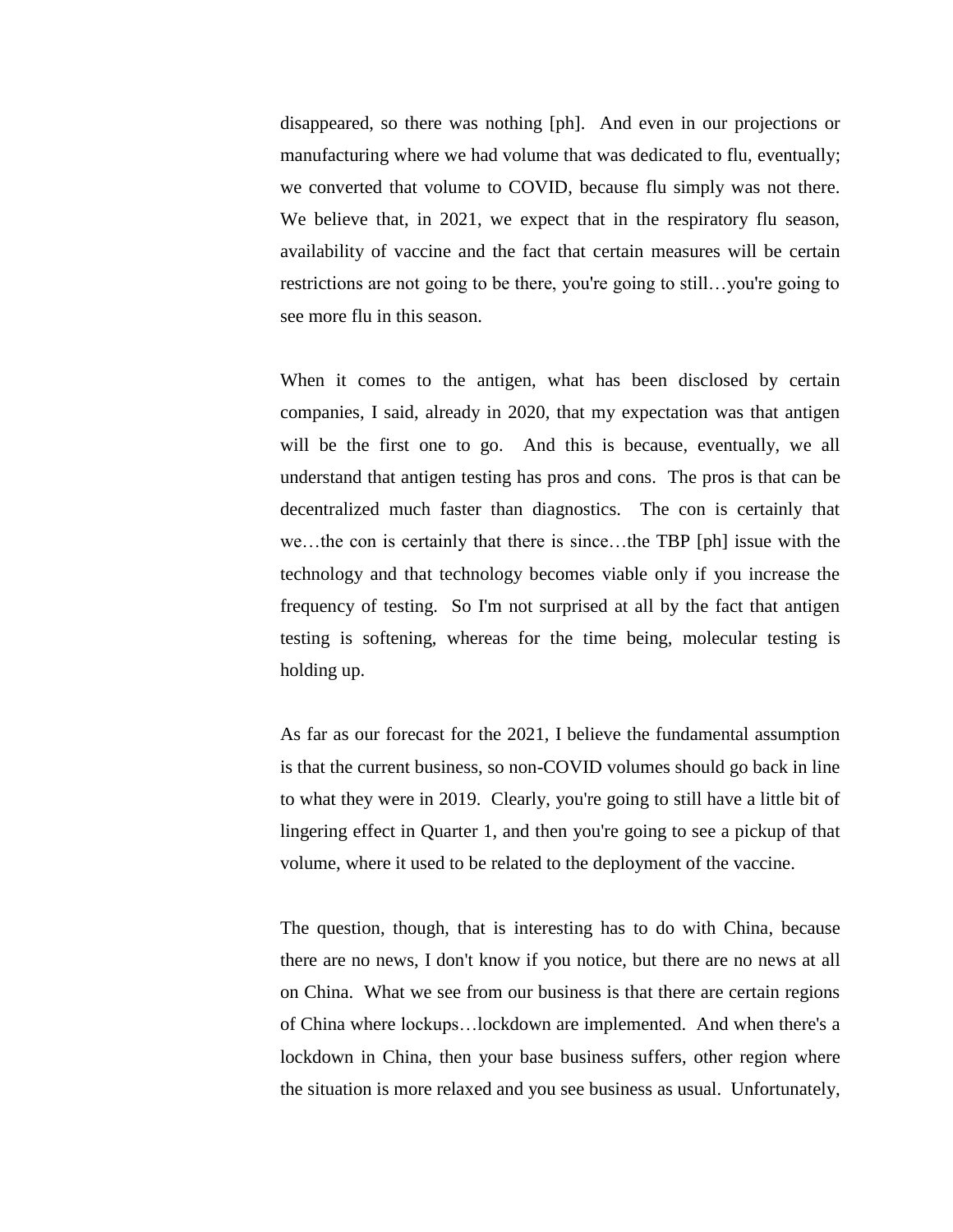lockdown happens in very populated areas where there is a lot of business, and this is why we see a recovery of China that is slower than the rest of the European and the U.S. countries.

Last but not least, vaccination in China. We have no idea what those [ph] data shows that they are very slow in vaccinating people. So they're relying more on hard lockdown with 2 to 5 hotspot. So as far as China is concerned, we're still baking the numbers, volumes that are below the 2019 numbers.

CATHERINE TENNYSON: That's super helpful. Thanks very much.

OPERATOR: The next question is from Scott Bardo with Berenberg. Please go ahead.

SCOTT BARDO: Yes, thanks very much for taking my questions. So the first question, please, just relates to the nature of guidance that you've given this year. I appreciate that this is not a normal year for DiaSorin. But it was my understanding from previous conversation that you were looking to give a COVID and non-COVID guidance for the full year. So I wonder if...or what changed your mind in the way that you guide.

> And the second related question, please, of this 40% growth that you now guide for, for the first half, clearly, very good growth. But I think that this can be broadly achieved via normalization of your base business and the current run rate of molecular, assuming no incremental year-over-year growth in serology. So I guess, the nature of the question is, can you please help us outline or outline, please, what is your explicit assumption for serology and for antigen test within the H1 guide, please?

> And last question, please, Mr. Rosa. Clearly appreciate that you don't want to comment on bid speculation, of course. However, I think it is no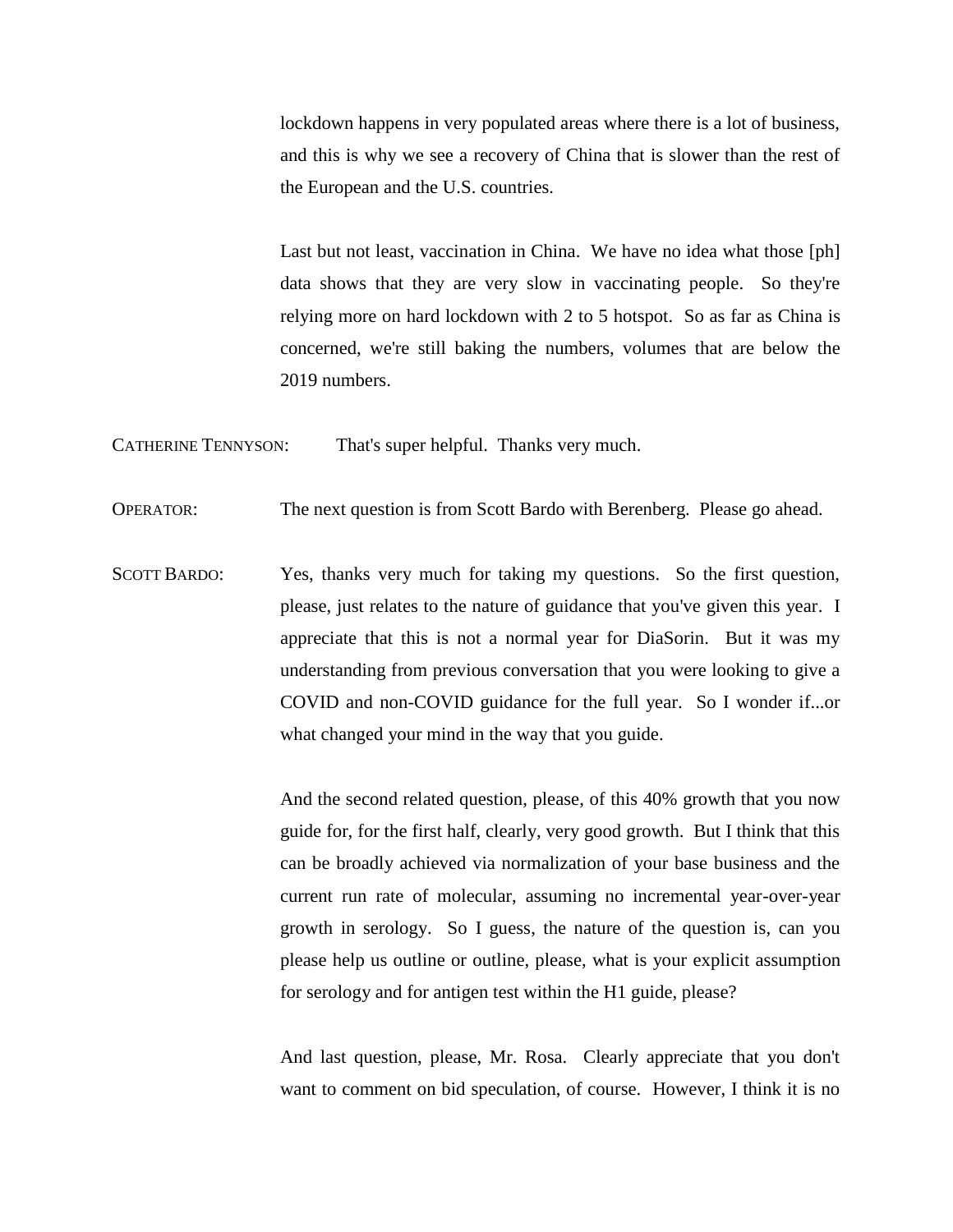secret that you want to deploy capital for M&A opportunity. Can you help share with us, please what you believe the financing power of the business is, what leverage you believe is a comfortable leverage for the company and whether you would entertain issuing equity if the right target come along? Thank you.

- CARLO ROSA: I would ask Mr. Pedron to actually take the first 2 questions. And then I'm going to comment on rumors, and Scott has been asking on financing. PD?
- PIERGIORGIO PEDRON: Yes, I will take the first 2 questions. Thank you, Carlo. So Scott, you know, I believe that the thing is there are really a lot of moving parts. And being more specific in terms of what part of the growth in H1 2021 is going to be driven by COVID in which part by ex-COVID; and inside COVID, which part by molecular by IgG, IgM testing and which part by antigen is very difficult. There are many, many moving parts. So I believe you really need to allow us hear some flexibility, also looked at what ad appears we have…which have reported before, as have done in terms of giving COVID and non-COVID guidance. I believe the majority of them, if not the vast majority, didn't give that kind of breakdown.

So obviously, we've run several different models, simulations, what can go up, what can go down. But again, there are so many moving parts that we feel comfortable playing all of our different models with a 40% upside H1 on H1, but I believe that we really didn't feel like we wanted to go down into the detail of what is called the molecular worries, antigen…and what's the rest.

CARLO ROSA: Okay. So let me take the one on M&A. Look, it is very clear that DiaSorin has an ambition to grow and diversify its product portfolio. It is very clear that although we want to maintain our key characteristics of a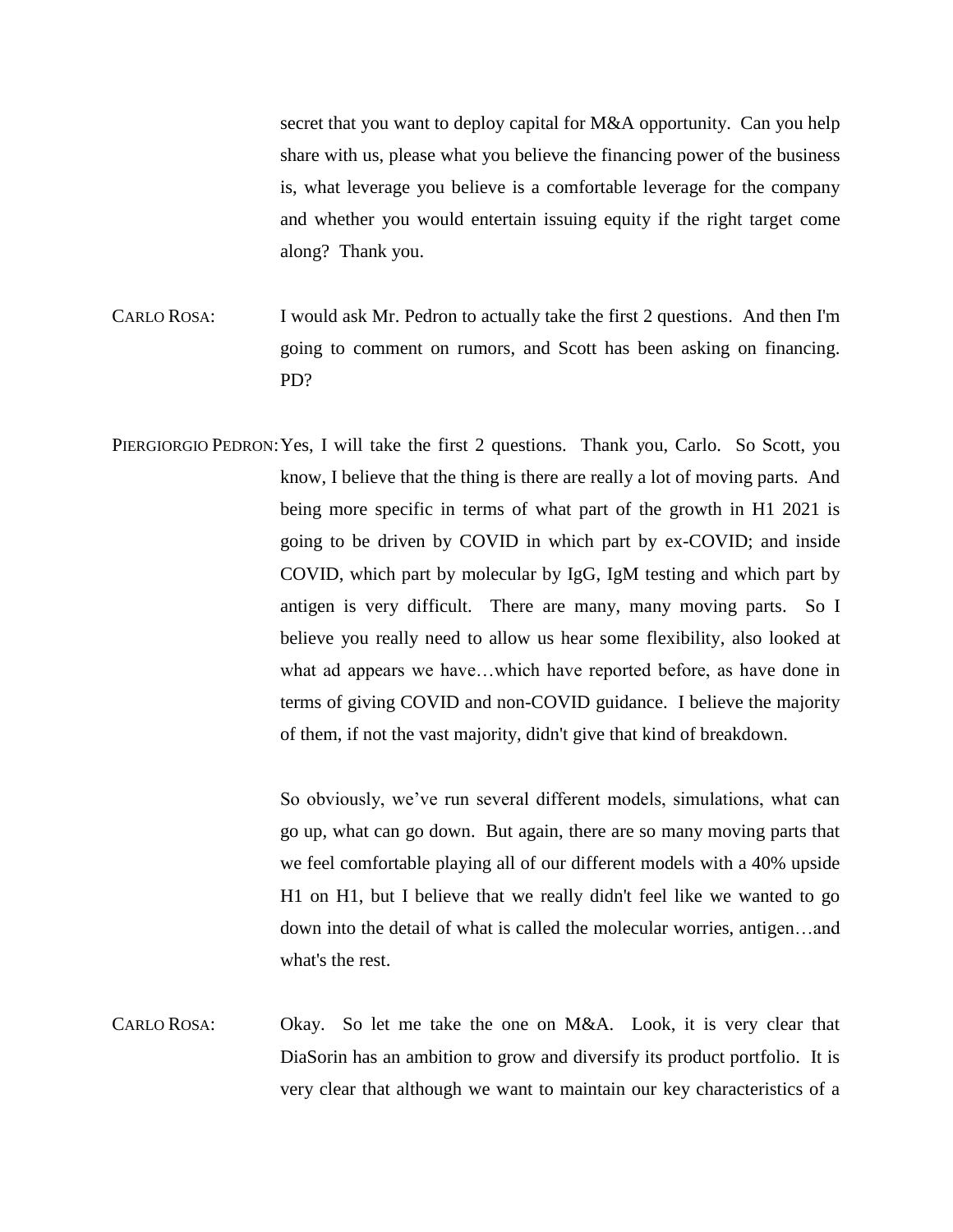specialty company because that is what makes DiaSorin special, unique in the space. That is what our customer base is appreciating. And so if I can just give you a strategic direction, there is where we see us as potentially moving vis-à-vis expanding our product portfolio by internal efforts or by external acquisitions.

The second point I would like to make is that what COVID did to us is certainly, make the molecular franchise more relevant and more significant than it was pre COVID. And as discussed, we have developed a business that originally was a U.S-based business. We developed that business into Europe to a point that, today, 40% of our turnover…molecular turnover is coming from European opportunities, where the vast majority of new customers were actually…were taken. So COVID is…my view on COVID is clear, COVID and I really hope it's going to go away, and it's going to become part of a respiratory funnel [ph]. We are going to have roughly 800 customers that we need to serve with products. As you know, we do have in mind and, in the company; we have an internal effort to develop new generation of the MDX platform.

The MDX platform, which has been a very, very successful platform, clearly, was developed almost 10 years ago, and we are undertaking the effort of developing the MDX second-generation platform, which we expect is going to be run sometimes in 2022 that will replace the current MDX, and we are working on the fact that we believe technology for multiplexing is needed if you want to become a player in this space.

The third strategic element, we believe, that decentralization and point-ofcare testing for this space is going to happen, is happening. We believe that the current platforms were designed for a certain level of decentralization, which is not what we have seen with COVID with doing testing in parking lots. So strategically, we are also looking into the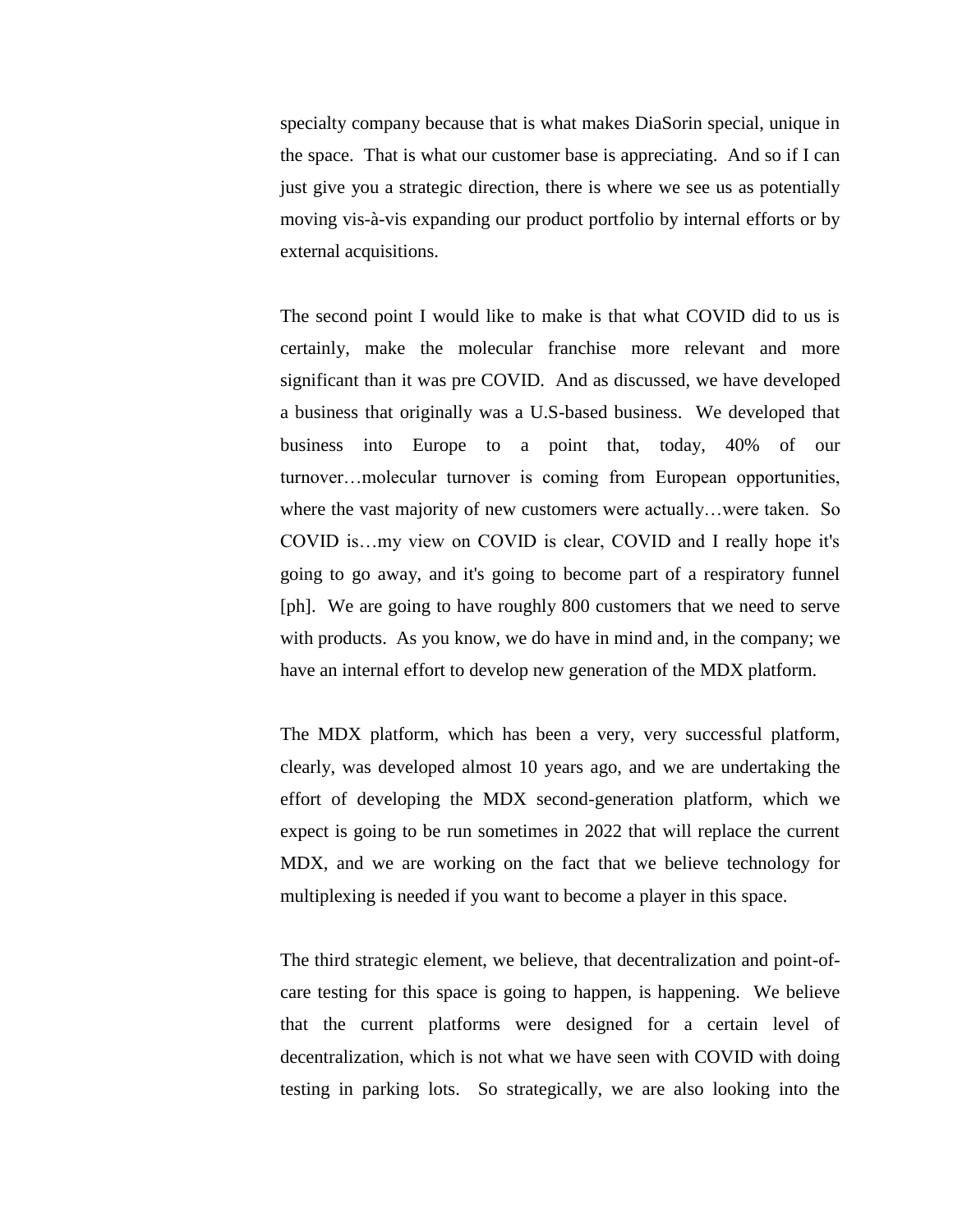development of that kind of platform. So this is where our M&A…it's a combination of internal development, M&A activity, licensing activity and the strategic partnership is going.

In terms of... if the question is, how much can you leverage the company's products, I'm not…really I'm not able to answer that question. We have a very prudent view about that, and sometimes that has been working against the company because people say we are too prudent. But I think most of the time it's been working in favor of the company because carrying that is a liability per se. So we believe that we certainly have the ability to make an acquisition with, I mean leveraging the company.

I think we're going to be always prudent on the leverage. And our shareholders, as always said, that is available to support our M&A strategy through the proper tools. So let's wait when an opportunity will materialize. But certainly, I believe we do have the financial ability…we have the ability to finance a decent level of an acquisition.

OPERATOR: The next question is from Alex Gibson with Morgan Stanley.

ALEX GIBSON: Hi, good afternoon. Thanks, I think I have 3 questions left. My first one is just again on the underlying business and trying to understand when do you expect the quarterly sales to return to the kind of level that you had planned before COVID. You had, I think, earlier…saying that they could get there by the end of the year. Do you think that's possible? And then once you're at that point, do you think your business will still be growing at the 5% to 9% that you kind of expected before COVID? Or should we expect faster underlying growth coming from Lyme, TB, hepatitis? That's my first question; I have a couple of ones in there.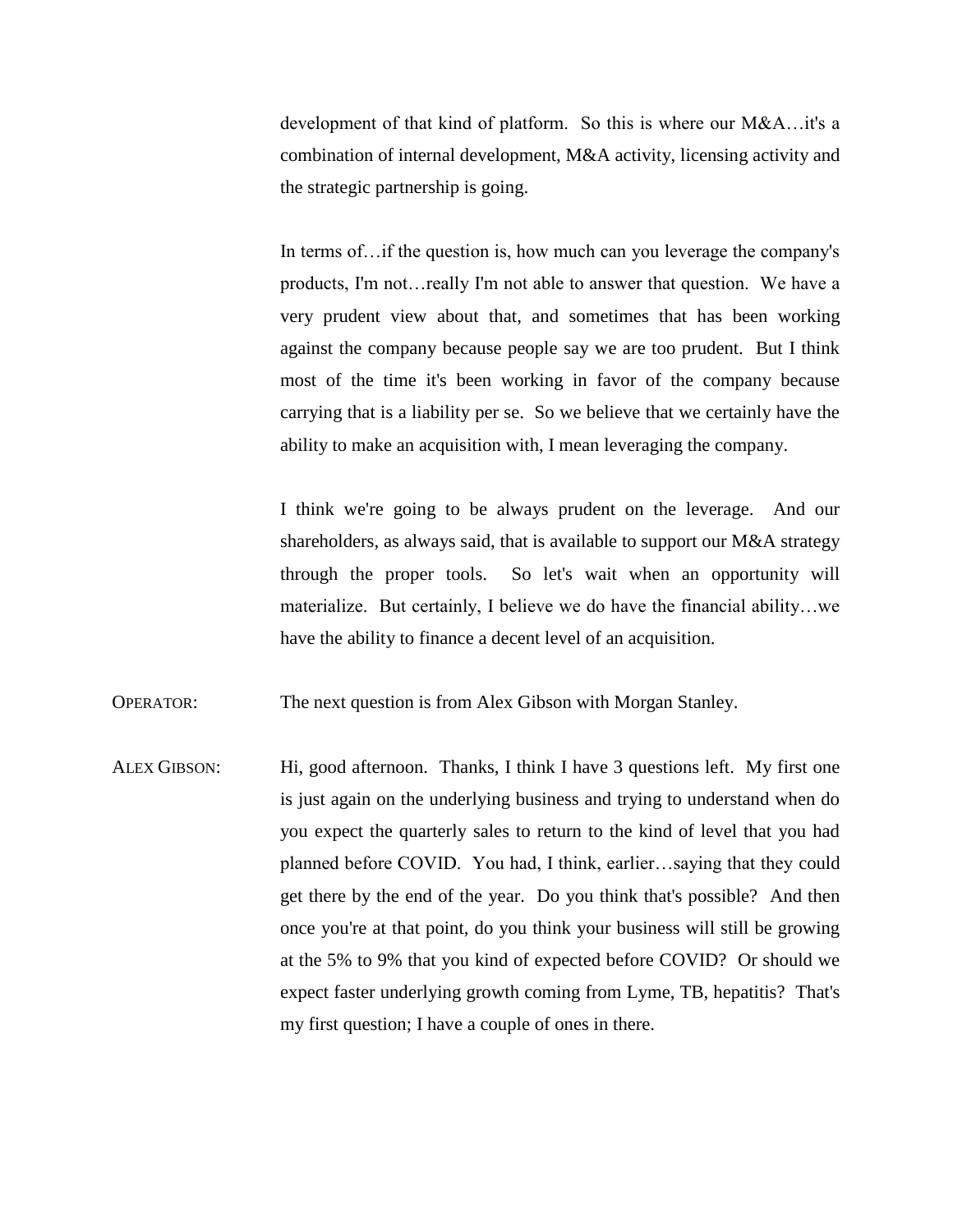Second one is just on your first half guide, and if you include the approved serology and antigen testing in the U.S. already in your guidance or if that could be upside? And then lastly, if you could just comment on what your expectation for pricing is for PCR tests for your first half as well, that would be helpful.

- CARLO ROSA: P.G., can you take the first question about the underlying business? And I will work on the H1 guideline and the pricing?
- PIERGIORGIO PEDRON: Absolutely. So yes, Alex, I believe I need to repeat what Carlo said. Again, the fact that we didn't give guidance for the full year, it means that we don't have visibility for the full year. But I think that it's fair to say that, by the end of the year, we should go back to that kind of level that we saw pre COVID. But again, we didn't give a guidance for the full year, right? And then in terms of growth rate, I think that the 5%, 9% number you quoted is a fair ballpark number. Very difficult to understand the speed of the pickup, but as a broad number, I believe that's a good one.
- CARLO ROSA: Okay. Now if I go to the H1 guideline and pricing. The…on the H1 guidance, yes, we do have baked in the fact that we have a trimeric approved in the U.S. Keep in mind that today, we already have an assay for IgG determination [indiscernible] with the S1, S2 product in the U.S. that is approved and we are selling. Primarily it will be an improvement because also we have a quantitative claim, which is needed or semi quantitative, which is needed for immune status determination. But yes, they are backed in our numbers.

As far as pricing is concerned, look, I believe that we built a model whereby we expect starting from the second half to have a 10% price effect which means that if you have a 10% price decline on second half and annualize it, we believe, it's overall a 20% price decline. Again, this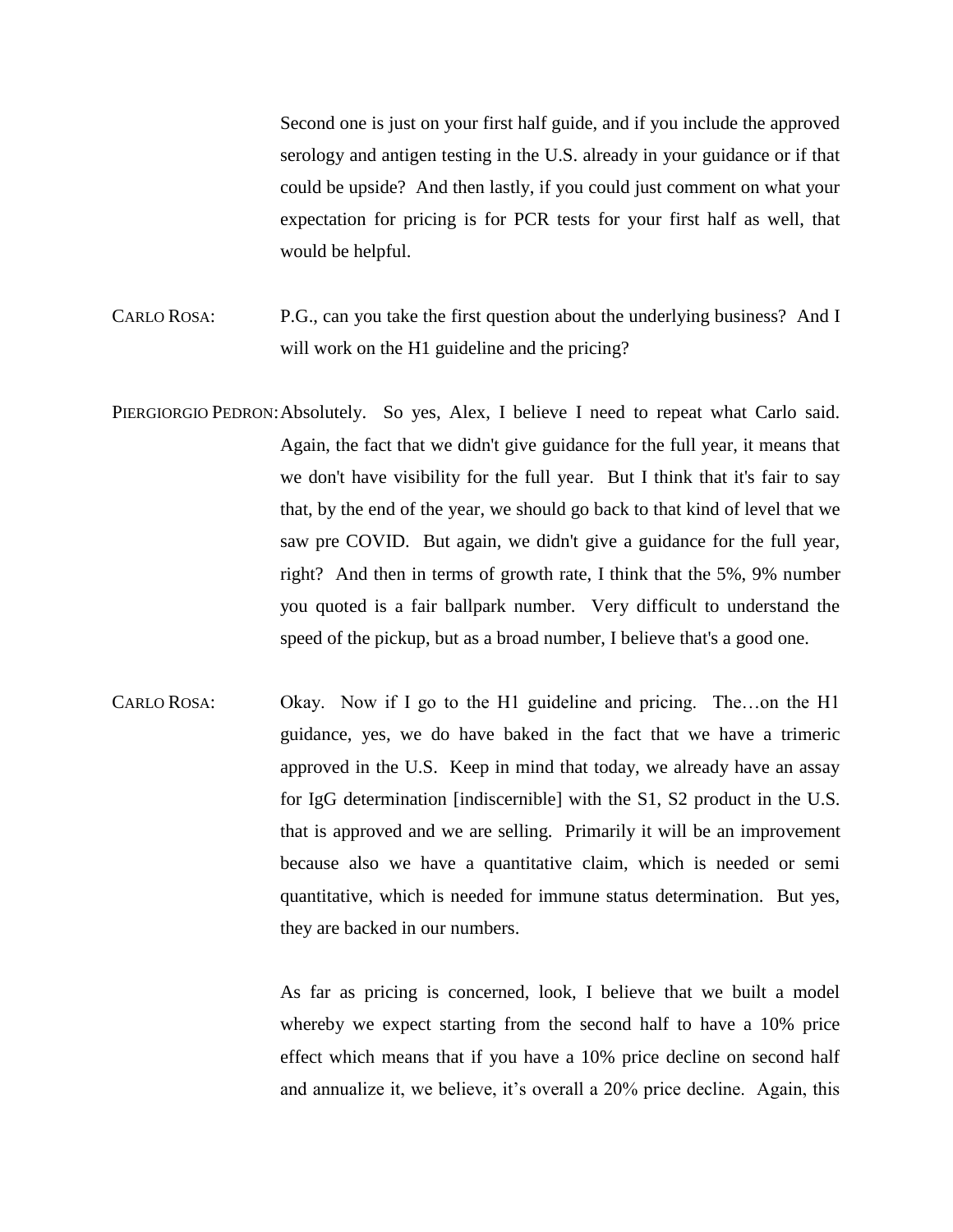one, we pulled it from the sky, as you can imagine, because so far, we don't see a price effect and reimbursement in the U.S., are hefty. Still \$50 billion of testing is being added to the Biden proposal. So there is lots of money in the U.S. for testing. But again, just for purposes and of modeling, and then we will see what is going to happen in H2 is 10% H2 annualized 20%.

- ALEX GIBSON: Okay. That's great. And if I could just follow-up on the...that first half guide, and you mentioned it, like Quidel gave the guidance yesterday that they're trying to say this is a floor. This is kind of the bottom of where they really expect they're going to come out. Do you think you could…you would agree with that or with your guidance? Do you think this is a floor that we should be working at? Or is it not as conservative as that?
- CARLO ROSA: Look, I...you know that I'm not...I'm refusing to give flavor because numbers and numbers, assumptions and assumption, and I don't think it's necessarily professional to say I give you a number but it's not the worstcase or the best case. So we gave you our best number, best assumption in terms of what we believe the business will do in H1. And again, I think we all need to realize that there are low to moving parts, not necessarily in my opinion about the base business where I'm more comfortable with but about the development of the COVID business. So I think you appreciate the fact that we are all in the same situation here, trying to forecast 2021 and H1.

ALEX GIBSON: Okay. Thank you. OPERATOR: The next question is from Peter Welford with Jefferies. Please go ahead.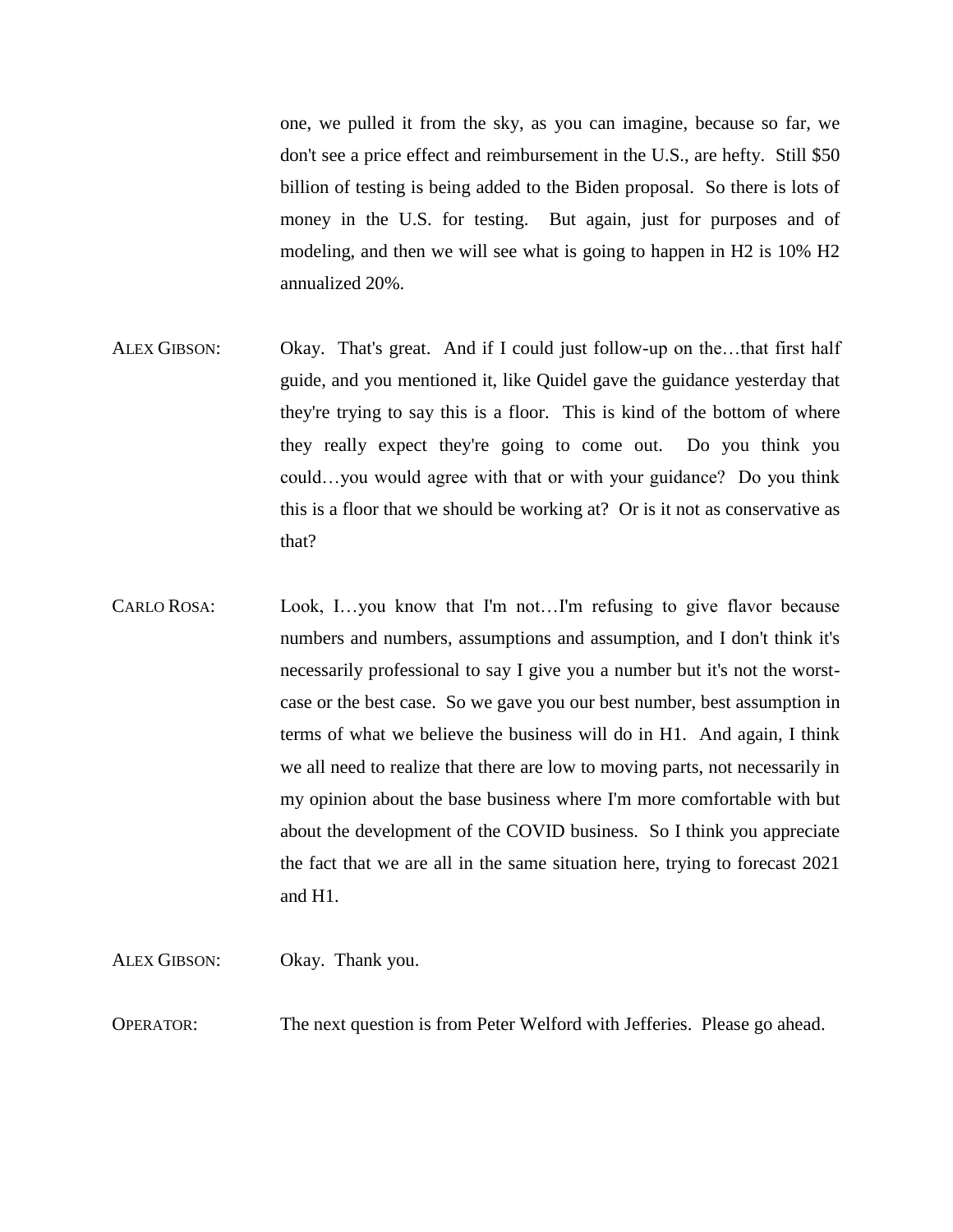PETER WELFORD: Hi, yes, thanks so much for taking my questions. So there's a few. First, just if we can just go back to COVID-19 in 2020. Thanks for the visibility on this. I wonder if you can just outline for us in the fourth quarter how much of the sales, the sort of  $E101$  million is related to molecular. And were there any antigen sales at all in the fourth quarter? I know you said the remainder was serology. But if you could help us a little bit in the fourth quarter that would be great.

> Just then on the molecular platform, I wondered if you could give us any insights there into the placement of instruments you've seen. And are there still new instruments being placed in the fourth quarter? You mentioned that a lot of it was new customers in the U.S., though, have you seen a lot of existing customers increase their placements at all. It will be great if we could get some sort of clarity on what sort of trend you saw during the period and usually the early part of this year.

> And then just finally on costs. I guess if we think about this year, I mean, clearly, again, there'll be somewhat of a COVID windfall. How should we think about your ability to want to, I guess, incrementally invest in things like R&D this year versus, on the other hand, should we think about basically the cost basis, the cost base, and therefore, there will be operating leverage if COVID revenues do exceed or underperform expectations? Thank you.

CARLO ROSA: Okay. So let me start from the last one. I believe that when you think…when you talk about cost, I assume you're talking about OPEX, why…so if you want to understand if we need to increase our OPEX line. And the answer is no. We believe that what we have is in line. And clearly, the development, the OPEX increase that we have historically is every year-on-year is what is needed to fuel our projects, both from an R&D perspective and a marketing perspective.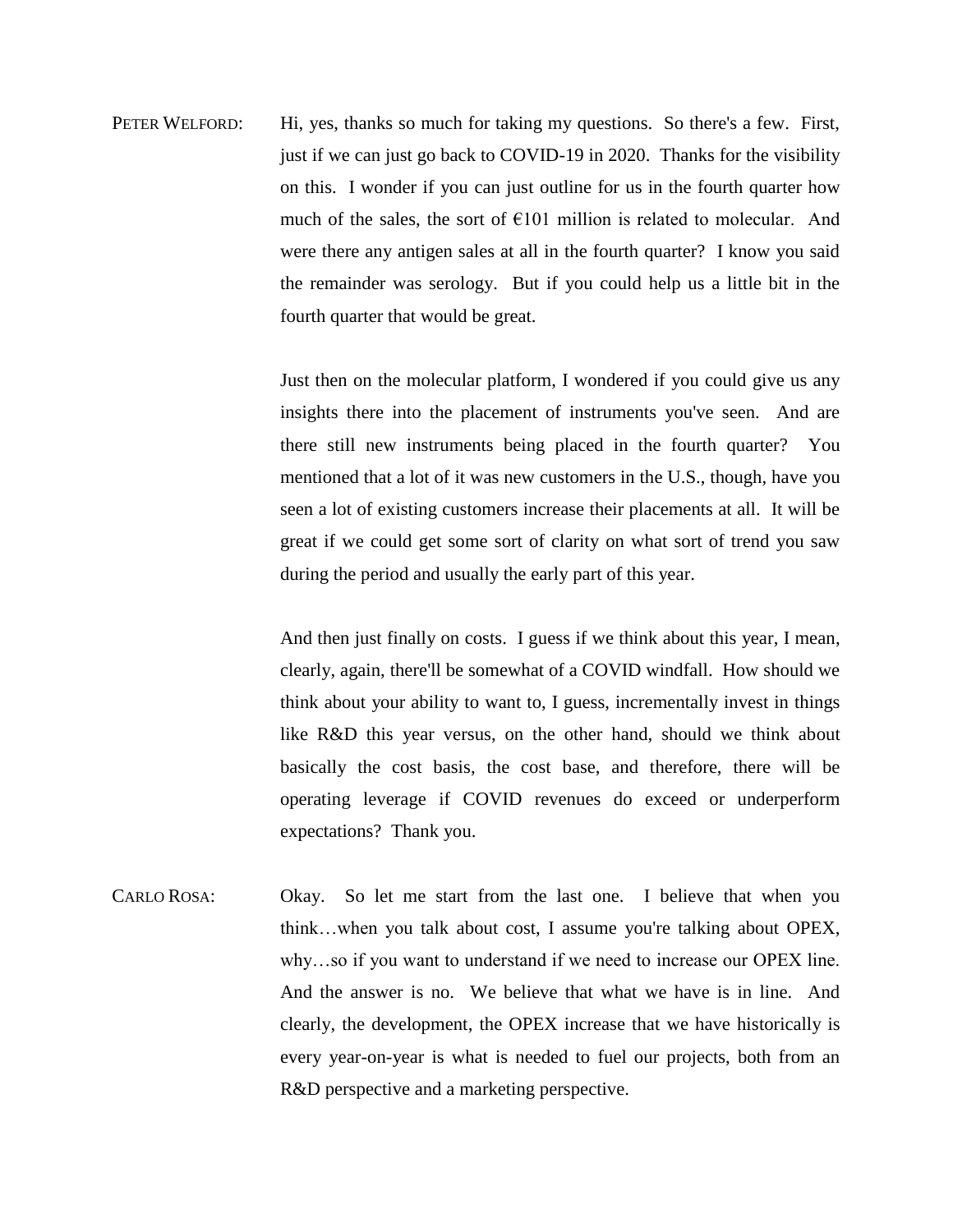As far as the first question, on Q4, look, we said…and if I can give you a ballpark number, we have 80% of the revenues pretty much is COVID and…of COVID molecular 20%, give or take, is COVID non-molecular, combination of antigen and antibody testing. I said as far as placement is concerned, I said that Q4 was a strong quarter for placements. So roughly 200 was on MDX and 200 was on XLs that were placed in the quarter.

So it was a very good quarter for us, which is telling you that the pipeline is…which is not only driven by COVID granted that the molecular pipeline certainly driven by COVID, but the XL pipeline is not driven by COVID at all. It's a combination of QuantiFERON, stool and the fact that we, by the way, concluded the 20…the Siemens project. Siemens project means that we have now stopped the distribution [indiscernible] from Siemens. We have converted all the customers. There was a last labor customer that came in so really; you should read it just on XL placements, really not really that much COVID related but more into the base business.

Now if you're asking, if I understood correctly, you want to understand moving forward what would be the current business growth, I believe that moving forward, we will return to the base business growth that we had historically fueled by all the new projects we have. And certainly, the fact that some of the drags that we had in the past are not there any longer. So we now realize that's strong as it used to be because we converted. And then we killed the labor line. I believe that will allow a solid growth of the base business. P.G., is there anything you want to add?

PIERGIORGIO PEDRON: No. I believe, Carlo, you covered it all. And also the number you referred to in terms of split amongst molecular and immuno sales for Q4 is the right ballpark number.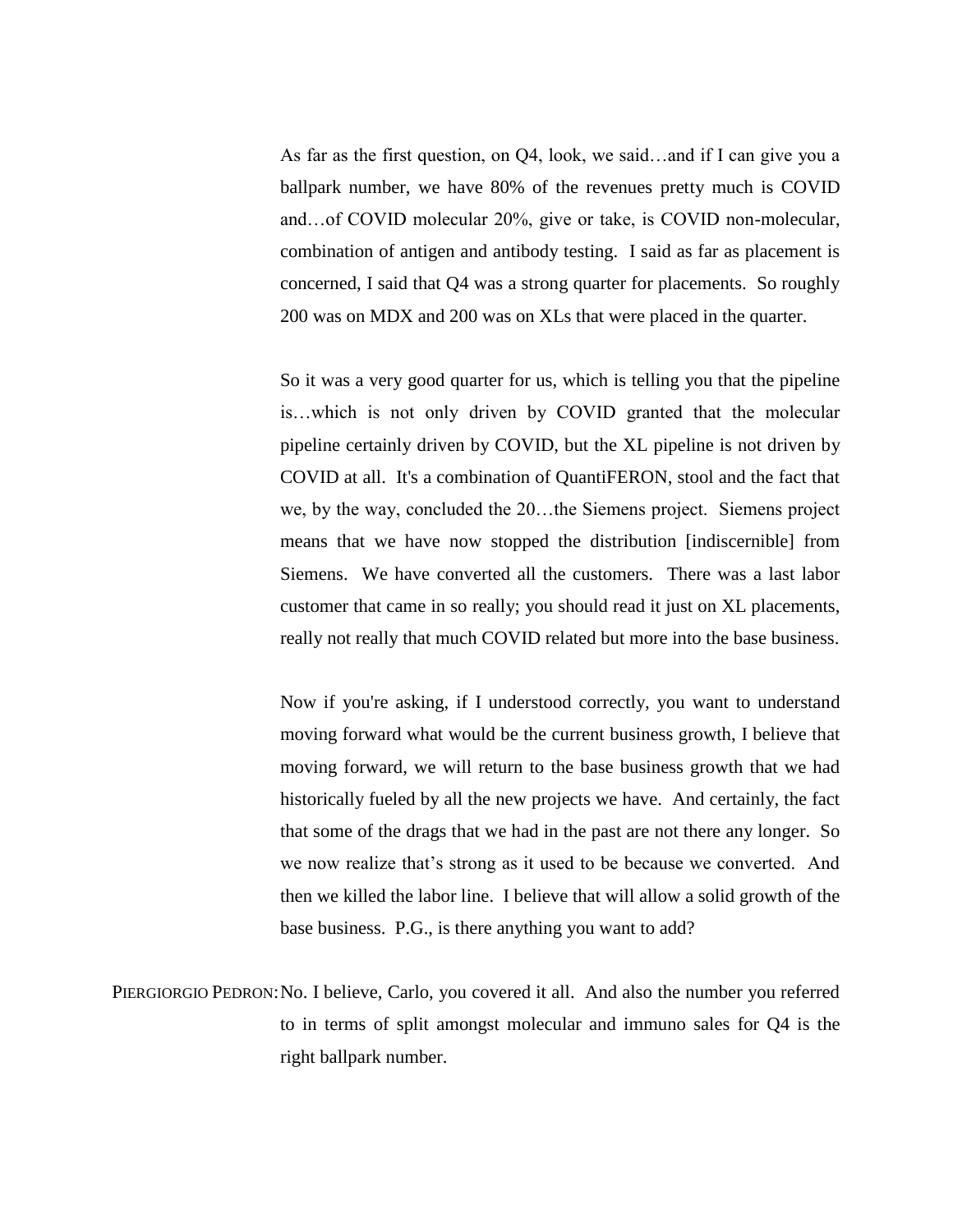PETER WELFORD: That's great. Thank you.

OPERATOR: Your next question is from Maja Pataki with Kepler. Please go ahead.

MAJA PATAKI: Hi, good afternoon. Thanks for taking my questions. I have a couple of questions with regards to 2021, just to understand and put your comments into perspective, Carlo. I understand that you don't want to give us too many details, but I think it was in the Q3 call or even on the H1 call when you were talking about serology testing and you said it didn't develop as you anticipated. And one should look at  $\epsilon$ 8 million to  $\epsilon$ 10 million revenues per month just as it was developing. So my first question is with regards to what you've commented on the strong demand for serology, should we think that this  $\epsilon$ 8 million to  $\epsilon$ 10 million is now higher?

> The second thing is when we talk about the base business recovering, if we look back to Q4 2019, it was just about the time when we had the latent TB test coming through, and then COVID-19 came. So the whole…going back to the base business, is that basically giving a base where we should then start to think what's the opportunity for you would be on the latent TB side and Lyme disease that would come on top of the base business? Or is it really a recovery to the sales number, including latent TB and Lyme?

> And then lastly, when you talk about the antibody test…sorry about the antigen test, and it's true, you have been talking about the antigen test moving or falling off the cliff as the first test. But nevertheless, you have been quite positive about the opportunity also in more developing countries like Brazil due to the lack of molecular testing. Is that now something that you think will come through but at a later stage? Or is that something that you think, well, it actually...the situation has changed and it's not going to come through this way? Thank you.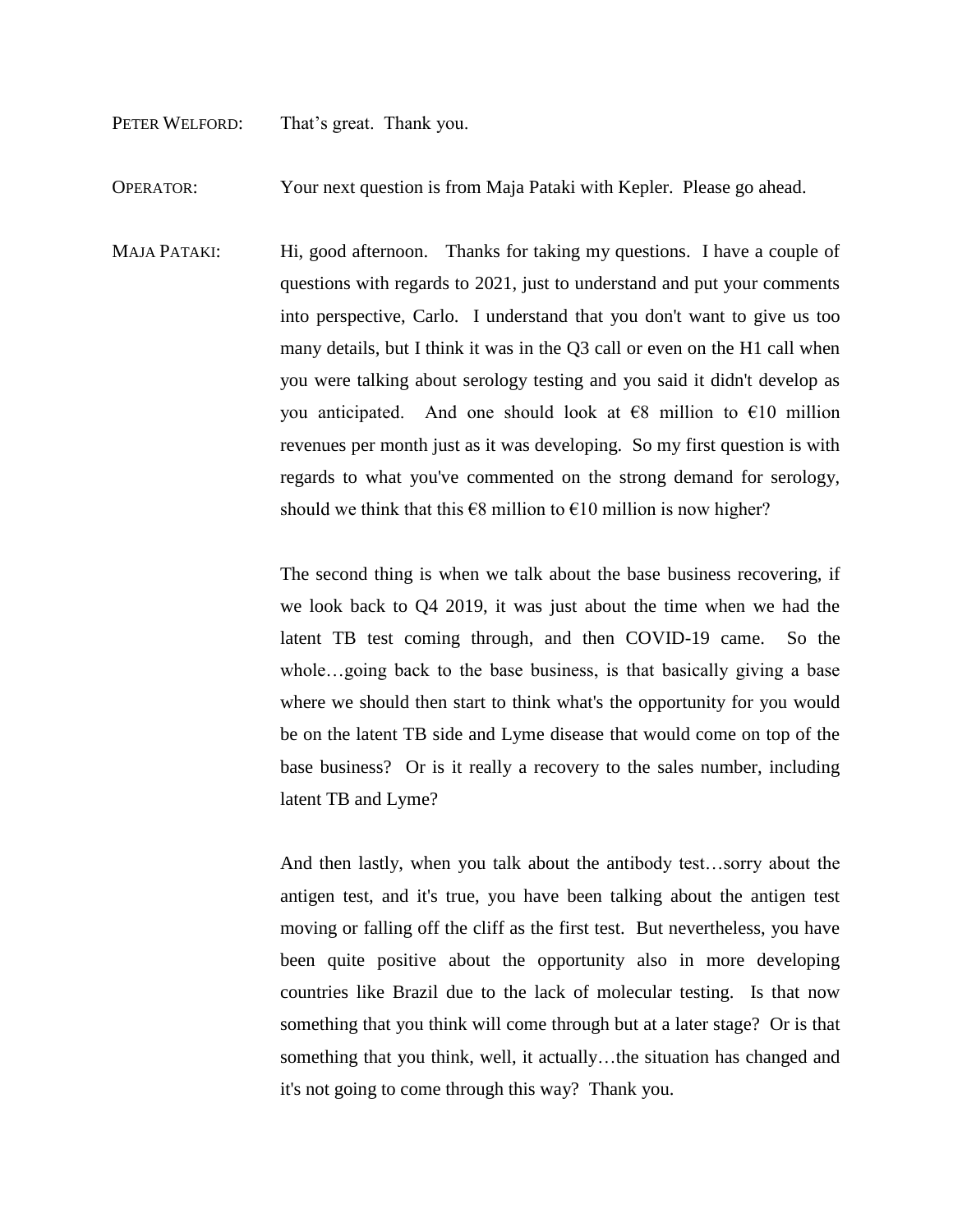CARLO ROSA: Maja, well, first, I think that we were referring to the  $\epsilon$ 10 million, that was volume and not sales.

PIERGIORGIO PEDRON: Carlo, I'm sorry if I interject. I believe that what we quoted was  $€8$  million to  $\epsilon$ 10 million per quarter, not per month. It was...

MAJA PATAKI: Correct…sorry, per quarter. Yes, sorry.

PIERGIORGIO PEDRON: Never mind, Okay

- MAJA PATAKI: No, no, no, per quarter.
- CARLO ROSA: Okay. Okay. Sorry for the disconnect. But for the first time, P.G. and myself, we are not in the same place. Okay. So…okay. So as I told you, the …as I said, in the…in Q4, 20% of the revenues were known molecular. So I think you can do the math in terms of what would be the baseline for the non-molecular, which is primarily serology and some antigen because that has launched.

As far as the base business…sorry, as far as the antigen test, look, it's indeed, I believe that the antigen test from Core Lab is an opportunity for some of the emerging countries. We don't have registration yet. So the only registration that we have today is CE marking in the U.S., and we applied for…we applied for Canada. We applied for Brazil. We applied for Mexico, for some of the other geographies, but we don't have that yet. And we believe that, that will become an opportunity of growth.

Certainly, the strategic growth should come from the U.S. and this is why I was remarking before you saw the LabCorp press release. And I think LabCorp is a very strategic customer player. So more than a customer it is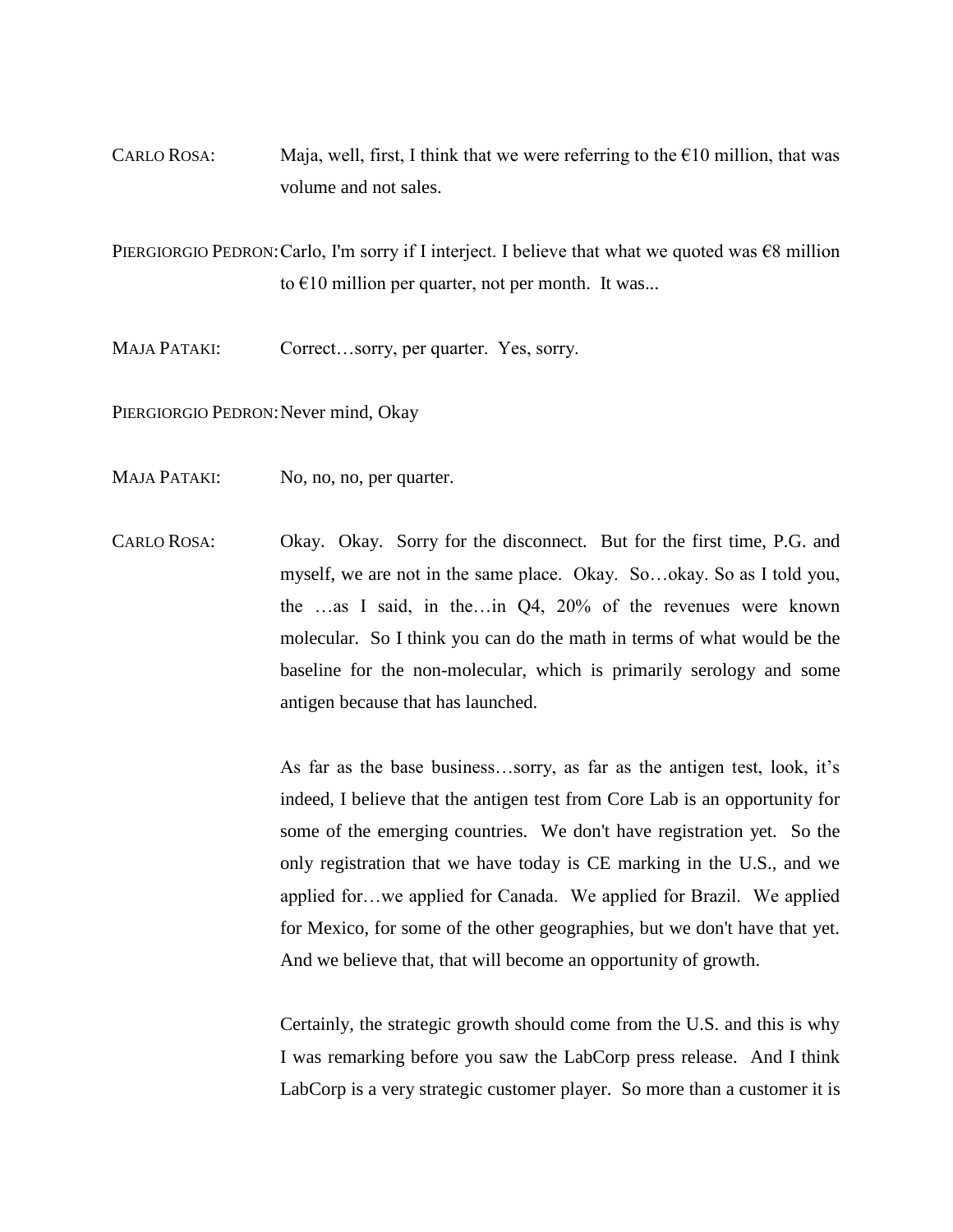a company we really can do business with strategically, and we both believe that notwithstanding the point-of-care and OTC opportunity for antigen testing, there is an opportunity also for antigen, high-quality antigen testing in the lab with due result because we bank on the fact that LabCorp and some other smaller commercial labs will be able to win tenders mainly at the state level for collecting swabs and then having those tested under quality requirement in Core Lab.

And I said, the result, we had to understand how this will develop in the next few months. But that, to, me is the antigen opportunity. Base business recovery, I think, Maja, there are a couple of things you need to note on the base business, which are fairly relevant compared to 2019. The first one that everything was completely forgotten in 2020, but everybody knew that, that was going to happen. The first one is the fact that Vitamin D was transitioned out from Quest because of the fact that Siemens won the contract. So in 2020, we had a good business and again…well, good, meaning that this business then was hit by volume and then eventually Quest transitioned out. So starting from 2021, our base business does not have that component.

The other thing is that we have been phasing out ELISA in 2020, which is not going to be there in 2021. So notwithstanding all this, so you're asking me how do you… how do you see 2021 finish and the opportunity in 2022. If you look at last quarter, notwithstanding this, the lack of Vitamin D and notwithstanding, certainly, ELISA, our overall business is fairly flat compared to the last year. So this should give you a baseline. In terms of once 2021 is all over how to expect growth of a cleaner business, cleaner meaning that without the drags of the Vitamin D at Quest plus ELISA starting from 2022 forward.

MAJA PATAKI: Understood. Thank you.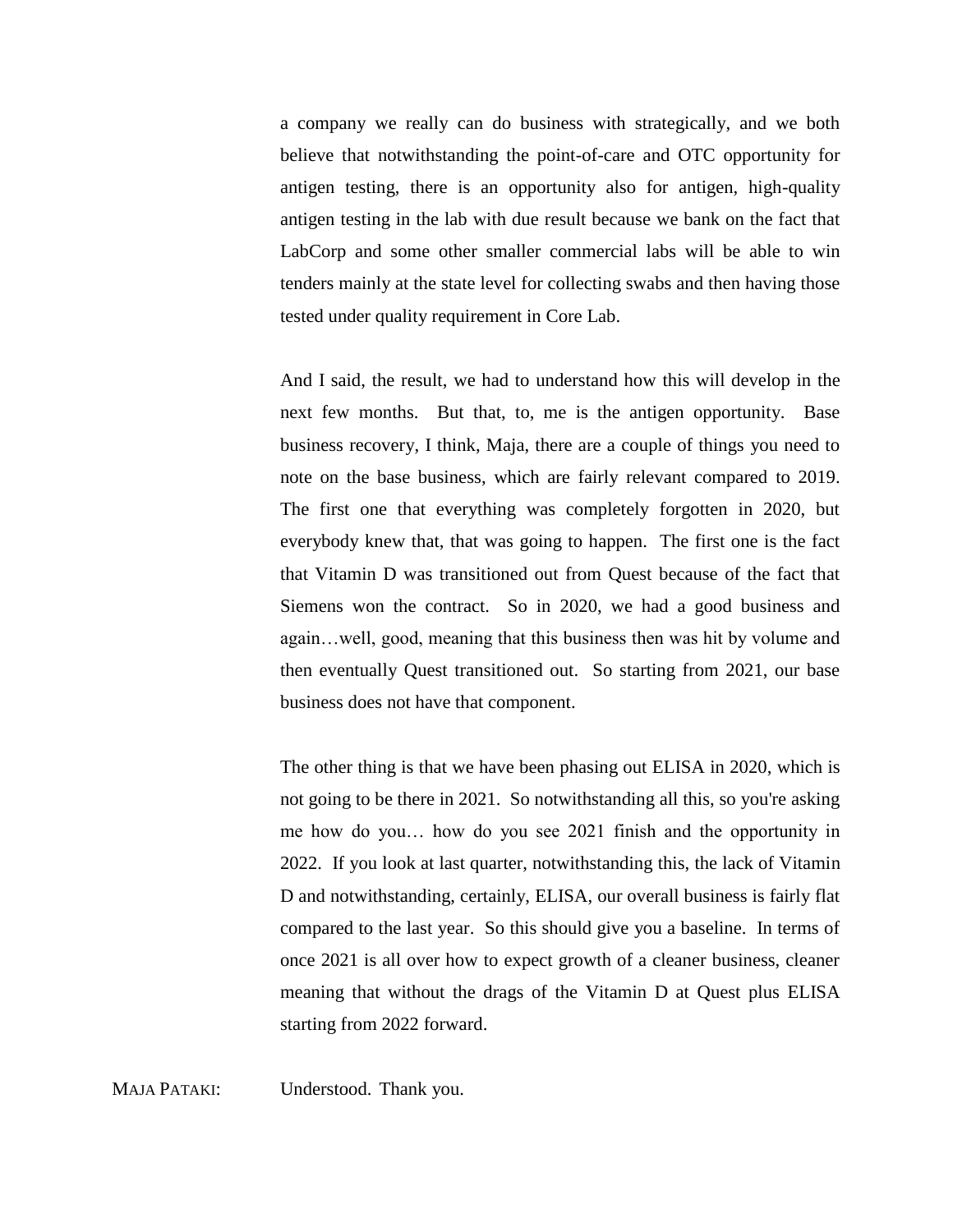- OPERATOR: So the next question is from Andrea Balloni with Mediobanca. Please go ahead.
- ANDREA BALLONI: Yes. Thanks a lot for taking my question. Good afternoon, everybody. My first question is about QuantiFERON. If you could give us more color about what to expect in 2021 as we have seen some very positive comments from QIAGEN. How should we model this level of sales that was almost 0 in 2019 and I guess the same in 2020?

And my second question, I'm sorry for that. I lost the answer about the pricing environment for a molecular test in the U.S. and Europe, if you can repeat it again. And my very last question, sorry for asking again, in the follow-up about H1 '21 guidance, I understand pretty well there are many moving parts. But what I can see is that the largest part of this moving part is something quite positive. And if you compare with  $\epsilon$ 380 million reported last year, a 40% increase is around  $\epsilon$ 150 million. If I sum up the recovery of the test you have lost last year, which were around  $660$ million, if you sum up molecular test that should have production capacity 3 time compared to the level of last year. And then there is also serology and new antigen test. Is it correct that the only negative part is the one related to Vitamin D and ELISA that you have just commented? So the only reason why your guidance looks to be quite cautious is related to these 2 items?

PIERGIORGIO PEDRON:Carlo, do you want me to take the question on the guidance.

CARLO ROSA: Please. But also, please remind that when they say that in Q2, we had  $\epsilon$ 47 million of serology peak last year, so serology COVID last year was outstandingly strong in one quarter. So don't forget that. But P.G., please take note through the guidance.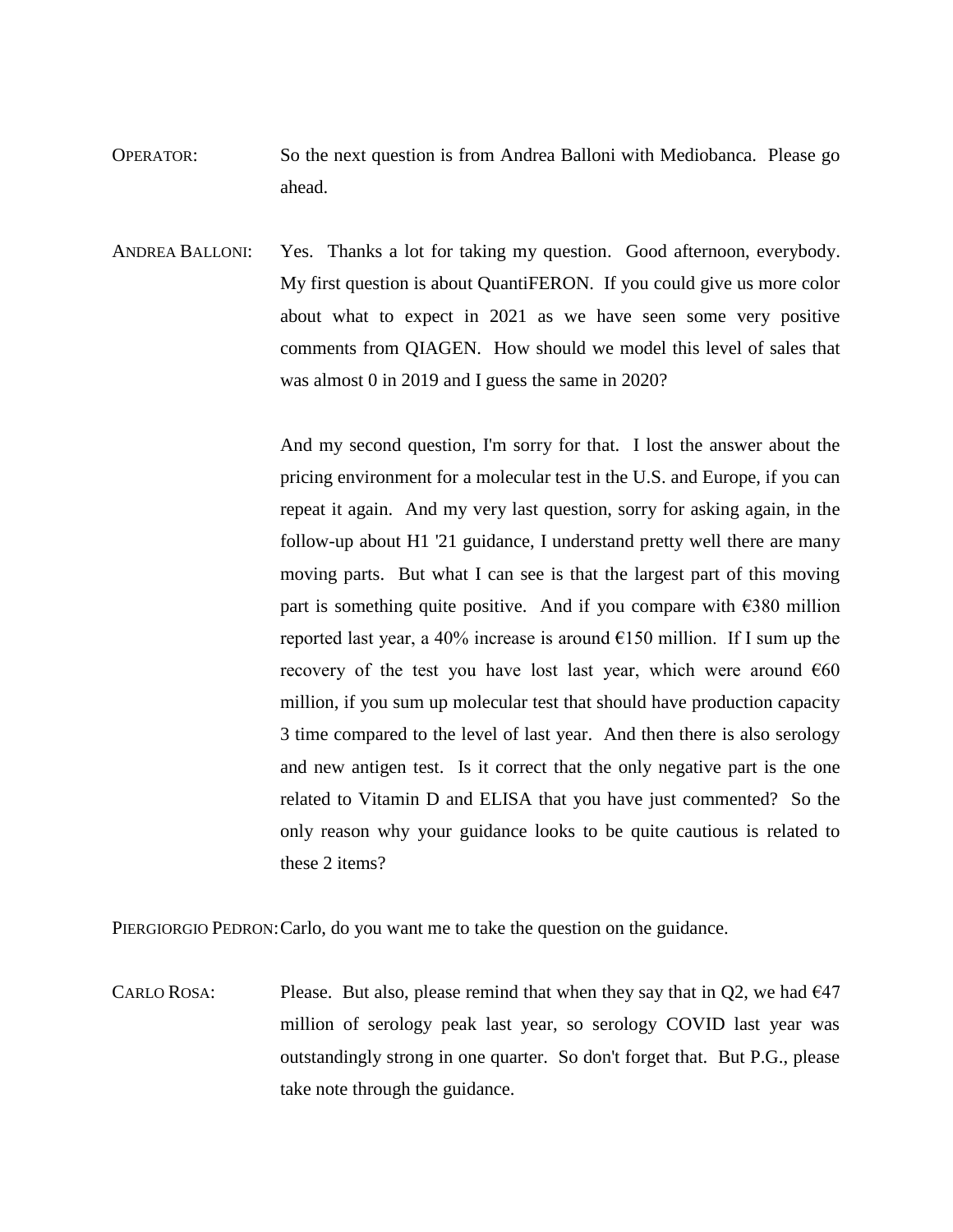- PIERGIORGIO PEDRON:Yes. I mean, I don't want to…I mean I don't want to do the modeling for him, but I will try to give some color. So yes, I mean, in H1 last year, we had almost  $\epsilon$ 100 million of COVID sales. It is true that the negative elements that we discussed about are…and one…and those are the ones that Carlo just commented, right? It's the Vitamin D in Quest, and it's the former ELISA, Siemens ELISA business. And for all the rest, Andrea, I'm sorry; I can't do the modeling for you. I believe that we stand behind the 40% increase in H1. We said, considering the visibility we have in the first part of the year, the x COVID business, we said, is going to be back to normality, we believe, by the end of the year. That's much more predictable business in a way, as long as you are not going to have a second measure of lockdowns because of new mutation of the virus which are going to make the vaccination program less effective. And that's basically it.
- ANDREA BALLONI Okay. The other question was about QuantiFERON and pricing for molecular.
- PIERGIORGIO PEDRON: Carlo, do you want me to take it? Or do you want to take it, the one for QuantiFERON?
- CARLO ROSA: P.G., I'll do QuantiFERON. And if you can just do molecular because it is a repeat of what we said already 2 times during this call. On QuantiFERON, I think you can take the comments that QIAGEN made because…and see what we expect that notwithstanding the fall of volumes that happened in 2020, we believe that…and QIAGEN stated that in 2021, volume should go back to what they were in 2019. So to that part, you need to have growth coming from conversion at higher price, plus the fact that send out which we are planning to capture in the U.S. but because when you said that in 2020, QuantiFERON was 0, that's not really an